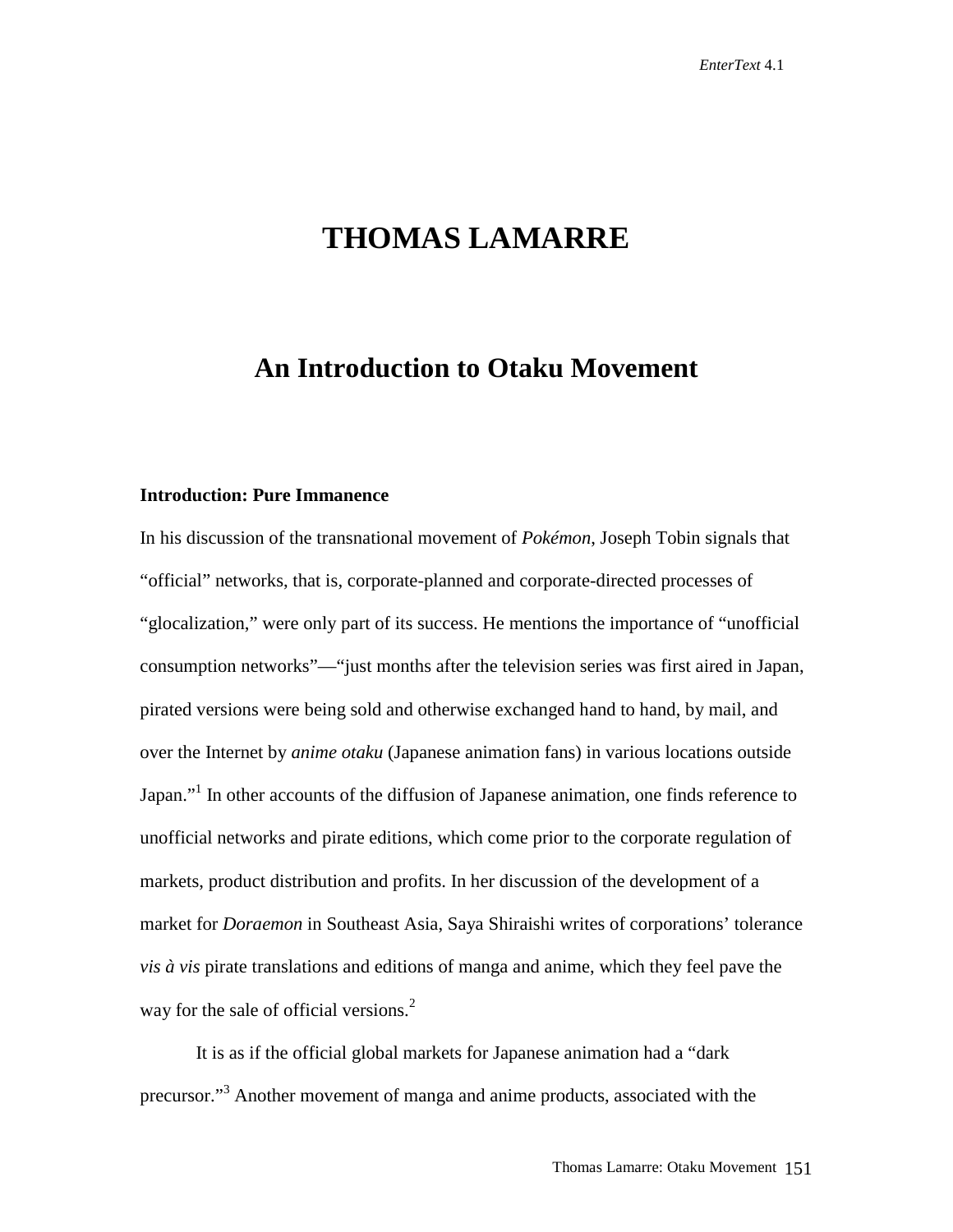activity of so-called otaku, seems to precede the corporate regulation, standardisation and homogenisation of the market. On the one hand, this "otaku movement" of anime images seems to spur or facilitate the emergence of official markets. Tobin argues, for instance, that "these informal and in some instances illegal routes of introducing *Pokémon* and other Japanese cultural products abroad did more to facilitate than to interfere with Nintendo's global marketing mission."<sup>4</sup> Yet, on the other hand, otaku seem to remain somehow autonomous of the official markets and corporate regulation. Tobin also suggests that "otaku are too loyal and too satisfied to suit the pace of contemporary capitalist corporations that depend on consumer restlessness, boredom, and disappointment."<sup>5</sup> Oddly, otaku activities seem both to expedite and to slow corporatecontrolled movement of anime around the world. They provide the (dimensionless) point where global markets coalesce and disperse, where they accelerate, gaining or losing speed. Otaku movement comes before official networks, yet the official networks do not subsume it. Even if the official networks leave otaku activities behind them, otaku activities persist in their own particular ways. The relation between otaku movement and corporate markets is not one of mutual reciprocity. While the two seem always to occur in conjunction, the one does not simply reflect the other.

In this respect, otaku activities recall Negri's theorisation of labour power, which is also central to Hardt and Negri's critique of Empire. For Negri, prior to capital's abstract quantification and rationalisation of labour, there is living labour with ontological force. "Labour *power* is both heteronomous and autonomous, object and subject; it is made (as labour), but it makes (as power)."<sup>6</sup> Capitalism relies on labour power. It must harness the power of labour to achieve its ends but can never control it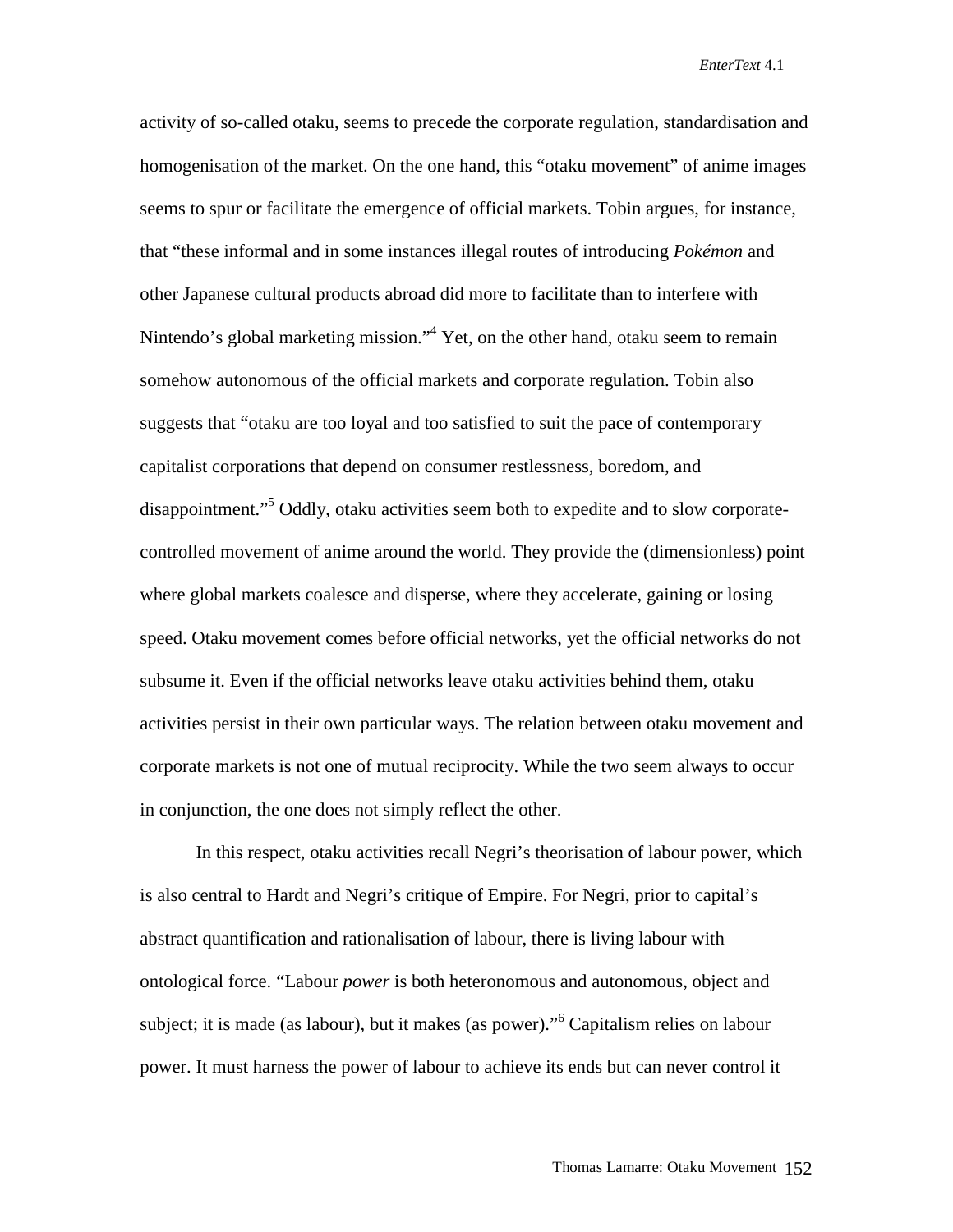entirely. Something of labour's power always exceeds the grasp of abstract labour. Thus, for Hardt and Negri, labour is one way to think of the "constituent power" of pure immanence, an uncontainable power, infinitely protean and continually creative.<sup>7</sup> Constituent power ontologically precedes and exceeds constitutive power—for it is pure immanence.

Interestingly enough, discussions of anime and otaku in Japan in the 1990s began to emphasise something like pure immanence, precisely at the time when anime became quite prominent in the global market. Attracted to the commercial ascent of anime, commentators started to write of the powers of anime and otaku, with an emphasis on the ways in which these broke with prior modes of organisation, production, reception, and distribution—socially, historically, and aesthetically. Anime and otaku became indicators of something radically new and different, and many commentators gravitated to explanations that evoked something like pure immanence. In many ways, speculations about Super Flat art provided the definitive statement about radical immanence in the context of the anime image.

In 2000, artist Murakami Takashi organised an exhibition entitled *Superflat* in Shibuya, Tokyo, in which he explored traits common to traditional Japanese arts and contemporary arts such as manga and anime. In this exhibition, Murakami played with what he sees as a "very typically Japanese engagment with the visual sense that wants resolutely to remain planear."<sup>8</sup> In particular he called attention to a tendency toward twodimensionality in Japanese art, animation, graphic design and fashion, which flatness he traced back to certain Japanese artists of the seventeenth, eighteenth and nineteenth centuries, that is the early modern or Edo period. In the book *Superflat* published in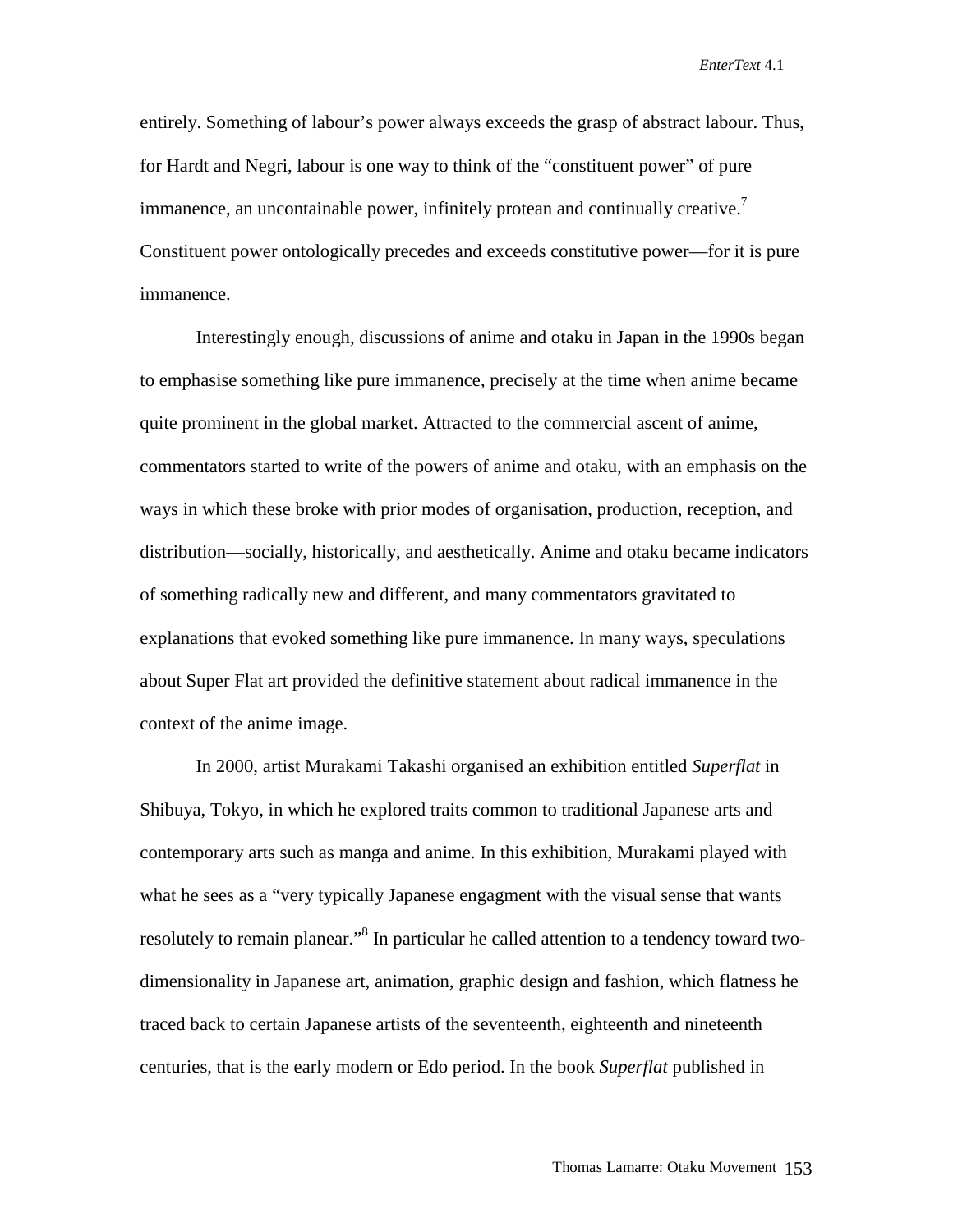conjunction with the exhibition, Azuma Hiroki discussed the theoretical implications of superflat visuality.<sup>9</sup> In general, Super Flat art objects and theories presented the possibility of a visual field devoid of perspective and devoid of hierarchy, in which all exists equally and simultaneously. Superflat, as Murakami and Azuma stress, grew out of the experiences of a sort of "otaku generation" steeped in manga and anime, which is central to the work of Okada Toshio, founder of one of the premier animation studios of the 1990s, Gainax Studios. Superflat frequently calls attention to the stylistic approaches of anime and otaku appearing in Gainax's anime series, especially those of Anno Hideaki.

What interests me about Gainax, Super Flat and the discussions of anime and otaku associated with them is their tendency to look at anime and otaku in terms of something like constituent power. Across these anime series, art objects, cultural criticism and aesthetic theories, I see an approach to anime that consistently emphasises the effects of pure immanence—as if anime and otaku had broken with all prior formations and organisation (of vision, knowledge, and community), bringing viewers closer to a pure experience of the postmodern era. Yet, for all their theoretical ambition and conceptual insights, these discussions stop short of a theory of immanence or a theory of anime. Rather they tend toward the formation of a discourse on anime—a discourse on the powers of anime, which evokes them in terms of pure immanence. In this respect, this discourse on anime and otaku is more a symptom of the postmodern or the information age, rather than a critical intervention. Nonetheless this discourse strikes me as exceedingly important in assessing what truly is new and different about anime and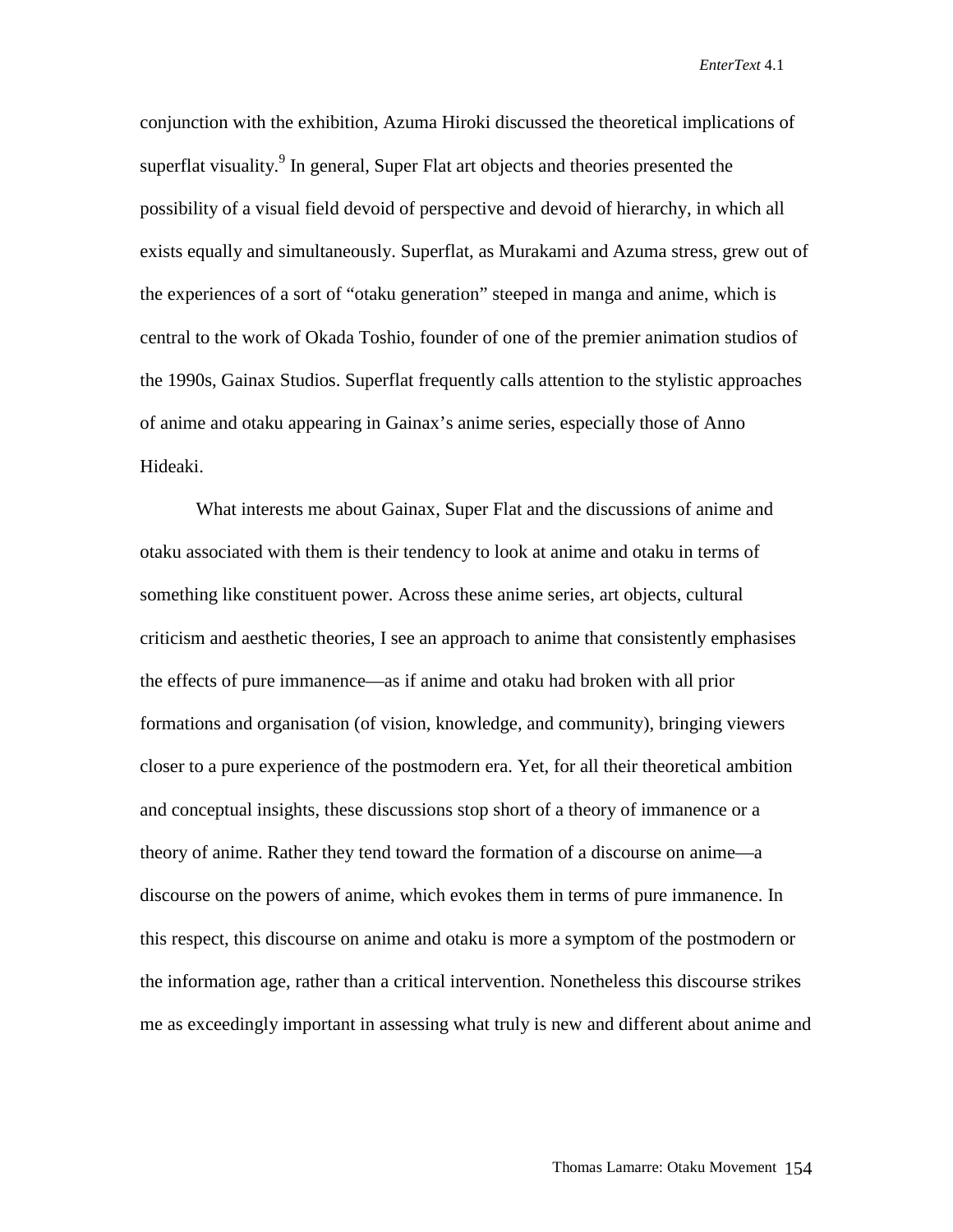otaku, which in turn opens up possibilities for critical thinking. It may not offer a theory of immanence for anime and otaku but it points in that direction.

#### **The Gainax Discourse**

Certain statements about anime in Japan show a surprising degree of regularity. I have already suggested that the works of Okada Toshio, founder of Gainax Studios and promoter of otaku culture, constitute one site of formation of a discourse on anime and otaku, together with the works of Gainax Studios, especially the animated series and films of Anno Hideaki. The success of Gainax began with an animated film *Ooritsu ûchûgun Oneamise no tsubasa* (*Wings of Honneamise*, 1987), followed by two series directed by Anno, *Toppu wo nerae!* (*Gunbuster*, 1988) and *Fushigi na umi no Nadia* (*Nadia: the Secret of Blue Waters*, 1990). These anime prepared the way for *Otaku no video*, a two-part OVA (Original Video Animation). This "mockumentary" of otaku and the foundation of Gainax Studios will be discussed in greater detail subsequently, as will the series often deemed the culmination of Gainax's success: Anno's *Shin seiki Evangerion* (*Neon Genesis Evangelion*, 1995).

Somewhat idiosyncratically, but for reasons that I hope to make clear, I also include in the Gainax discourse the "Super Flat" concept of artist Murakami Takashi and the discussions with cultural theorist Azuma Hiroki. Azuma Hiroki's major publications begin with a rethinking of Derrida in relation to Japanese popular culture: *Sonzaiteki, yubinteki: Jacques Derrida ni tsuite* (*Ontological, Postal: On Jacques Derrida*, 1998). Azuma further established the basis for his thinking about anime and otaku in *Fukashina mono no sekai* (*On Overvisualized World*, 2000) and *Dôubutsuka suru posutomodan:*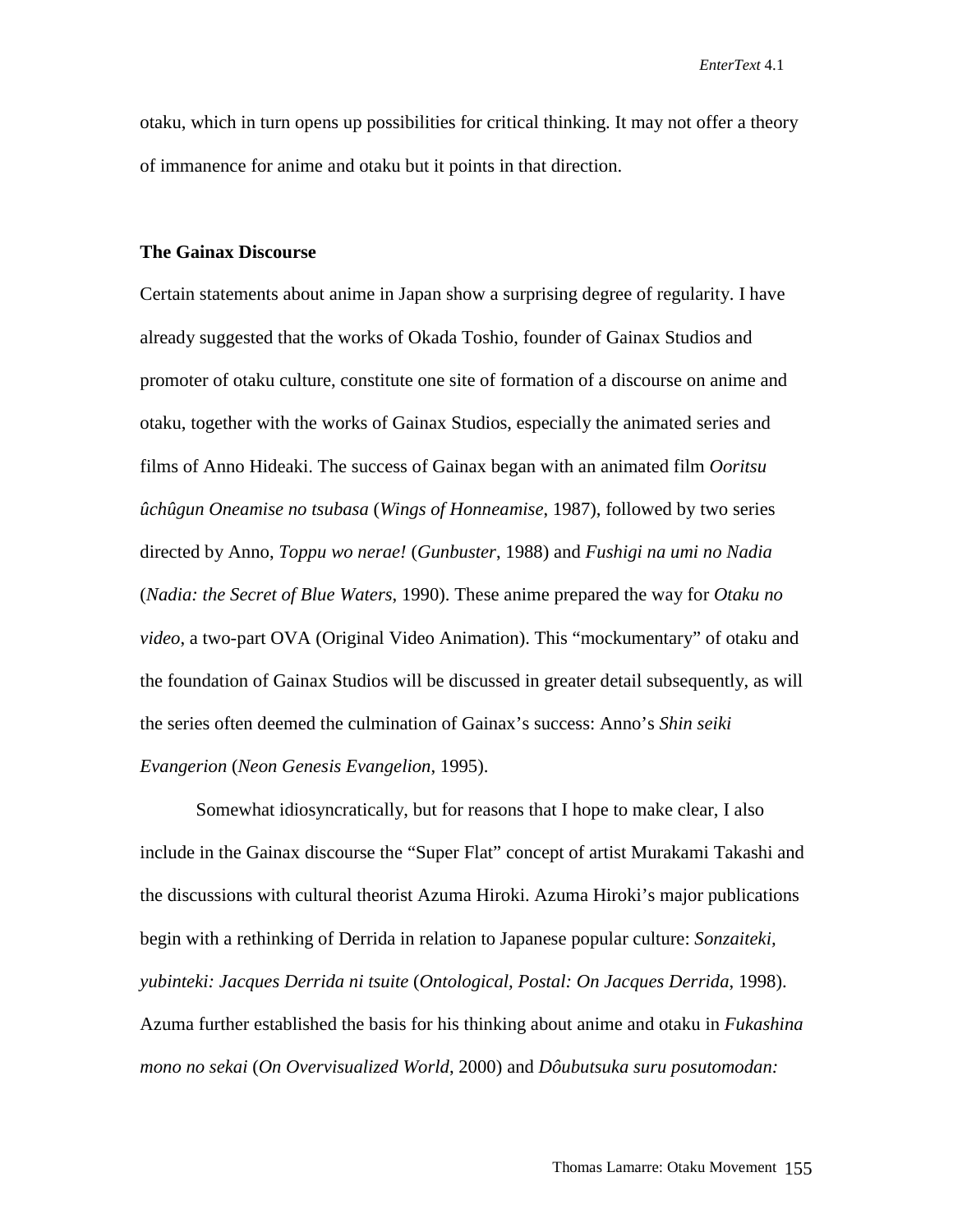*otaku kara mita Nihon shakai* (*Animalising Postmodern: Otaku and Postmodern Japanese Society*, 2001). His contribution to the catalogue for Murakami Takashi's *Superflat* exhibition makes important connections between Murakami's art and his theories.

Despite some obvious differences in emphasis, Murakami and Azuma show a common understanding of what anime is, and how it works—much of it consonant with Okada and Gainax, and sometimes clearly derivative from them. Generally, the theoretical emphasis of Azuma's work draws out many of the implications of what I call the "Gainax discourse." The regularity of such statements about anime and otaku is such that one might even speak of a "discourse" on anime in the Foucauldian sense, insofar as such statements do seem to imply some relation to the institutional regulation of anime entertainment. <sup>10</sup> My goal, however, is not to trace the origins of the Gainax discourse on anime and otaku. Nor is a full treatment of the ways in which these discussions connect to other discourses in Japan within the scope of this paper. What interests me about these different discussions of anime is the emergence of a common sense of how the anime image works, particularly in relation to the formation of a specific kind of cult fan, the otaku. Central to this discourse is the identification of a "distributive visual function," a sort of constituent power of anime as a visual field. But let me begin by sketching some ideas about anime common to Azuma Hiroki, Murakami Takashi, Okada Toshio and Anno Hideaki.

First, these discussions share a sense of the genealogy of anime. They try to define anime in a narrower sense, locating its origins in the Japanese styles of limited animation first evidenced in Tezuka Osamu's *Tetsuwan Atom* (*Astro Boy*, 1962), an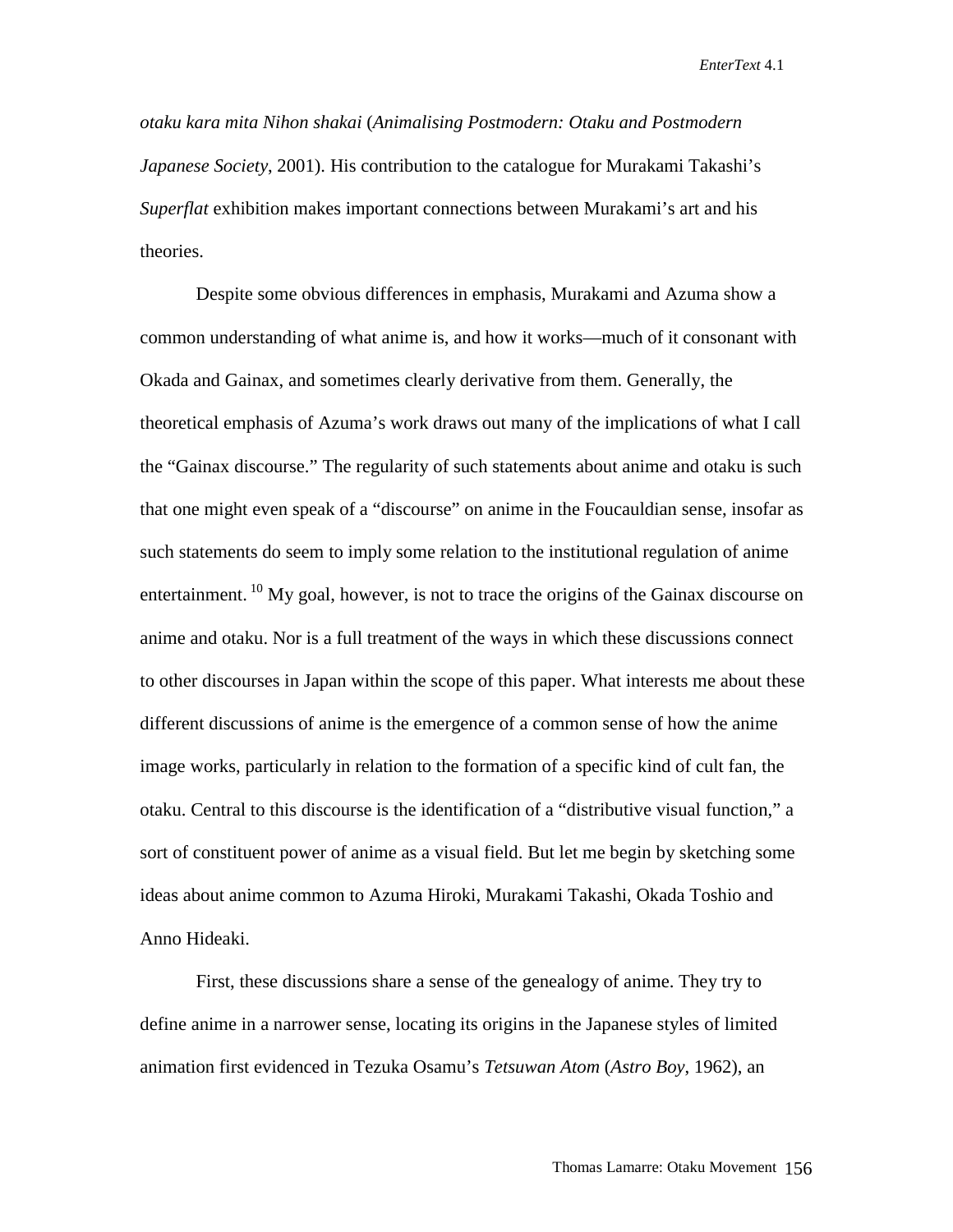adaptation of his manga series to television. It was only in the late 1970s and early 1980s, however, that various transformations of the limited animation style established the distinctive look and feel of anime, with such television series as *Uchû senkan Yamato* (*Space Battleship Yamato*, 1974), *Ginga tetsudô 999* (*Galaxy Express 999*, 1979)*, Kidô senshi Gandamu* (*Mobile Suit Gundam*, 1979) and *Chôjiku yôsai Macross* (*Superdimensional Fortress Macross*, 1982), as well as the appearance of fan magazines such as *Animage*. This is the basic sketch that artist Murakami Takashi gives in the catalogue for his *Superflat* exhibition, in order to define the distinctive anime aesthetic that informs his work.<sup>11</sup> Naturally, there are all manner of other fan activities and series that might be associated with anime. Yet this basic historical lineage is central to the Gainax discourse. It also appears in much the same form in Okada's books and in Gainax's *Otaku no video*, which I will discuss below. Not surprisingly, these different commentators see the great commercial success of Anno Hideaki's *Neon Genesis Evangelion* as the culmination (and guarantee) of this lineage.

It should be noted in passing that this genealogy for anime stresses male-oriented series and activities. Although some attention falls on the work of female manga artists, their work figures largely as a source of images of cute and potent girls.<sup>12</sup> In addition, this genealogy studiously avoids historical questions. While it establishes a historical lineage for anime, the problem of how one organises a history receives no attention. Azuma simply opts out of such questions. He aligns anime with the postmodern and the posthistorical. Anime is beyond, outside, or after history. Similarly, these discussions of anime tend to avoid narrative analysis, insisting the fans relate above all to the anime image, not anime stories.<sup>13</sup> In other words, along with the end of history, there is a sense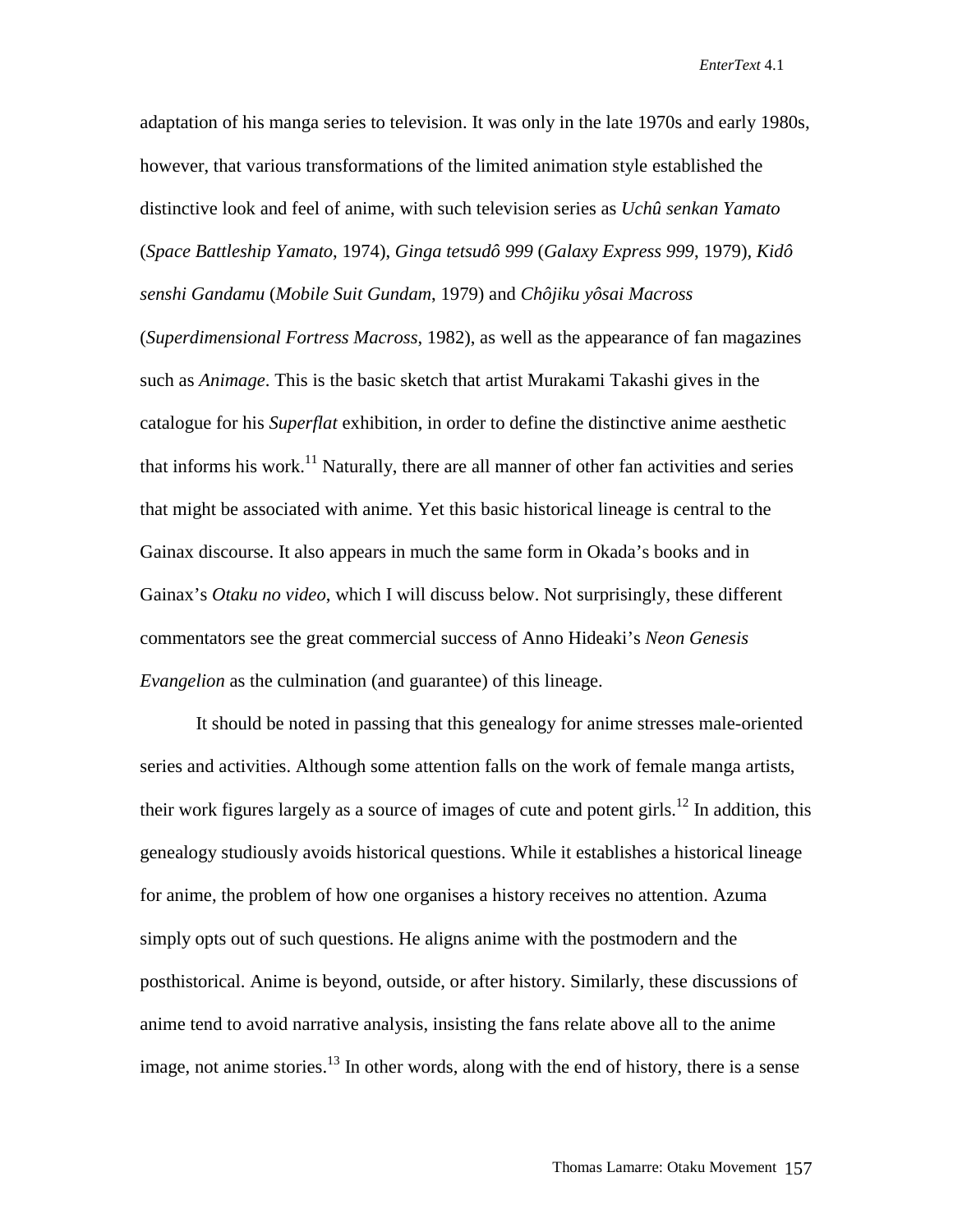of the end of narrative. Indeed, in *Animalising Postmodern*, Azuma introduces a general opposition between narrative and database structures. Apparently, the Gainax discourse feels it necessary to eschew history and narrative because it conflates history with grand teleological narratives of modernity. Ironically, however, when these commentators make historical statements, they refer largely to the progressive emergence of new technologies —from television to VCR to computer. History returns as media history, but in its grandest form: linear evolution.

It is for such reasons that I see these discussions more as discourse than theory. Their theoretical paradigms appear less to address fundamental questions than to define a historical moment, promote a set of objects, or establish an identity. Nonetheless this discourse identifies something of theoretical interest—a distributive function at the heart of anime aesthetics and otaku culture, which functions as a constituent power. This distributive function is defined primarily in visual or aesthetic terms.

This then is the second commonality: these commentators have a common sense of the operations of the anime image, of anime aesthetics. Crucial here is an alleged transformation in vision, which also transforms how viewers interact with or relate to anime objects. In his *Introduction to Otakuology* (1996), for instance, Okada draws attention to the overly attentive, almost obsessive viewing practices of fans in the early 1980s. As they compulsively replayed videos of such favourite series as *Macross*, they began to perceive differences in animation styles within and between episodes. The result was a new attention to what might be considered flaws, inconsistencies or trivial details by other viewers. For the otaku, however, these apparently insignificant details become part of the viewing experience, making the experience of viewing akin to scanning for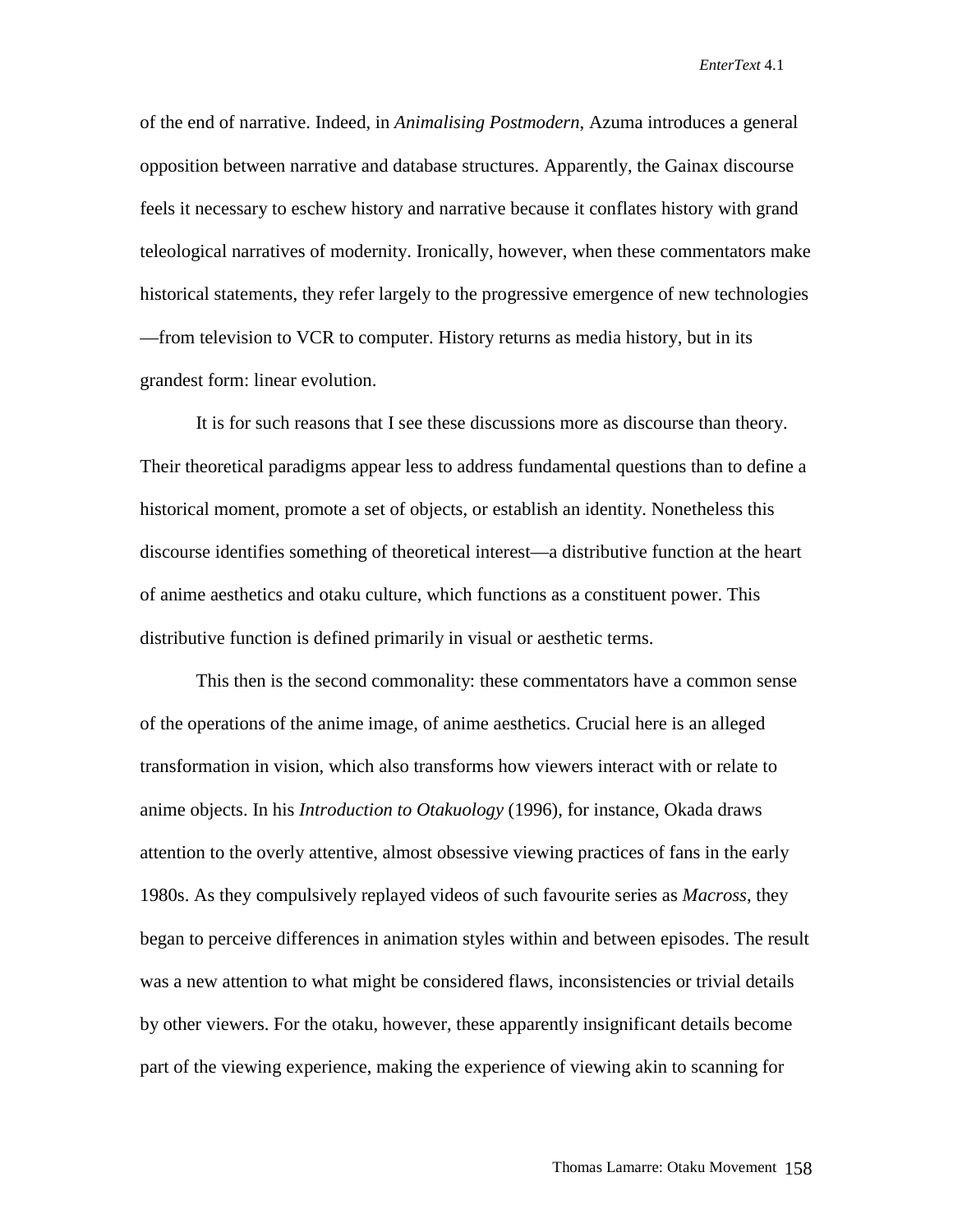information, rather than reading a story (whence perhaps Azuma's thoughts about the end of narrative structures and the rise of database structures). In effect, what was peripheral becomes central; or rather there is a breakdown in the visual ordering of central and peripheral that results in a non-hierarchical visual field of information. Azuma identifies something analogous with his concepts of an "over-visualized world" or "database structure." In their attention to the dense, non-hierarchical visual space, Okada and Azuma discover (and invent) what might be called a distributive function, much like that evoked in theories of emergent properties.

Theories of emergence look at the emergence of patterns from a simple, almost minimal network of elements interconnected in a distributive fashion, based on the selforganising capacities implicit in the system.<sup>14</sup> While there is no unified formal theory of emergent properties, observation and experimentation suggest that it is difficult for any densely connected aggregate to escape emergent properties. Internal coherences arise that are not predictable on the basis of the elements. What happens is a function of what all the components are doing; yet the global coherence does not resemble the elements. A pattern emerges. One might also think of this self-organising capacity in terms of constituent power: it is possible to quantify, organise, or otherwise work with patterns, but there is a heteronomous and autonomous power that eludes, exceeds or escapes rationalisation. This is also a cooperative system insofar as all the elements interact, at once locally and globally.

The Gainax discourse imagines something analogous in the space of the anime image. The emphasis on the dense, non-hierarchical visual space of the anime image is precisely an attempt to imagine a space of distributive interconnections, from which

Thomas Lamarre: Otaku Movement 159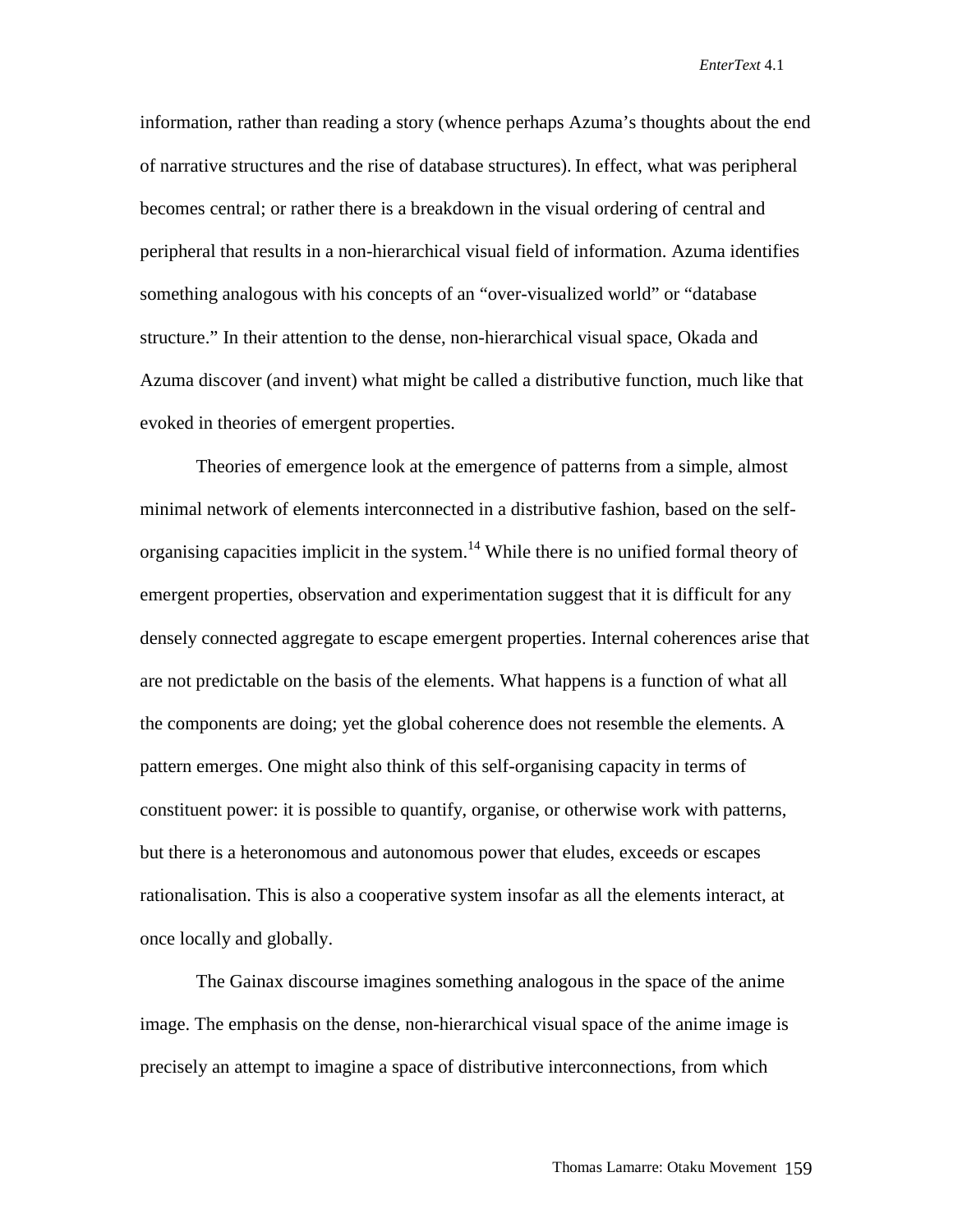emerges a pattern or patterns. Yet the pattern is not predictable on the basis of the elements. It is in its discussions of the otaku that the Gainax discourse introduces something like the cooperative system. In other words, the distributive function implicit in the idea of a non-hierarchical visual field does not only allow for emergent visual coherence. It also suggests a cooperative system, which is the third shared concern of this discourse.

 Third then, related to this breakdown of visual hierarchies is a sense of a breakdown of the hierarchy of producers. In his superflat lineage of (primarily) Japanese art, for instance, Murakami Takashi singles out scenes from *Ginga tetsudô 999* (the movies) by animator/designer Kanada Yoshinori.<sup>15</sup> He thus calls attention to art production that might seem peripheral or marginal to the import of the series. But there are no peripheral producers in this non-hierarchical visual field. The Gainax discourse insists on the fact that "true" anime viewers (otaku) devote as much attention to the work of character designers and animators as to directors, producers or writers. Okada argues, for instance, that anime series are the work of many different creators, and so there is no single story. This follows from Okada's discussion of the otaku fan's attention to inconsistencies as a new aesthetic and new form of reception—what might appear as stylistic inconsistency to non-otaku viewers appears to the otaku as a dense aggregate of the works of a series of artists or producers, from which emerges a cooperative system. In brief, production is as distributive as vision.

 Fourth, this distributive breakdown in production hierarchies extends to the relation between fans and producers. Producers are, above all, fans; and fans are budding producers. Even if fans don't actually form animation studios, as did the Gainax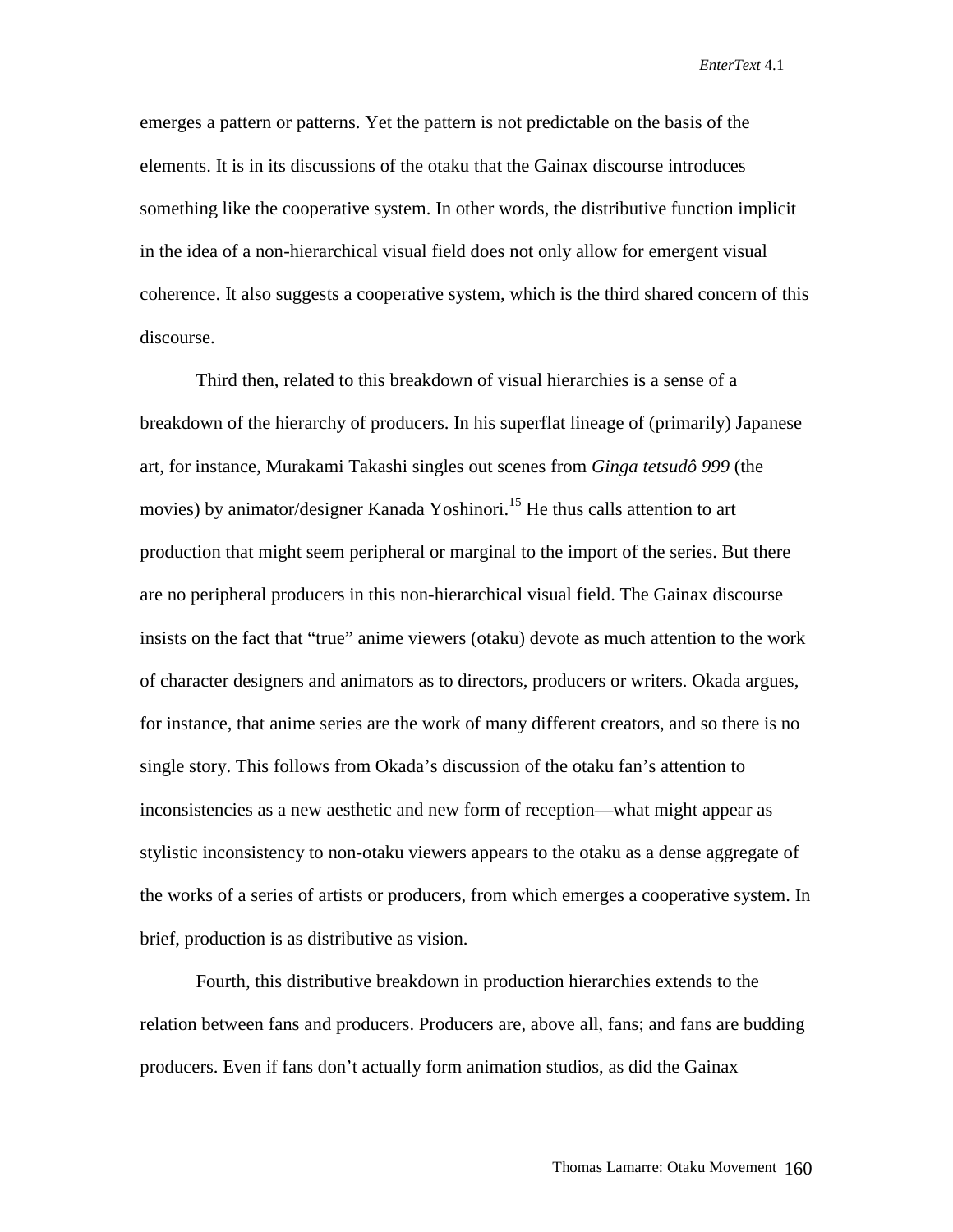founders, they are so active in consumption that consumption becomes akin to production —as if fans had become co-producers or co-operators. This cooperative system seems to emerge unpredictably as a result of internal coherence arising from the dense packing of information elements. Consequently, the otaku co-operator "works" in an extended field of activity that is more like a theatre of operations than a site of production. But what kind of cooperation is this? The discourse on anime tends to characterise the fan's reception as an ineluctable and obsessive cooperation with the anime world. Is it possible to think about difference, distance or conflict within this discourse? Or does it merely reinvent the "old" ideologies of Japan as a harmonious, cooperative society, that is, Japan Inc.?

 To address such questions, one confronts the problem of the subject, which is a fifth topic on which these different commentators tend to agree. Basically, they all see a radical break with definable subject positions. The distributive function of the anime visually entails a non-perspectival field that prevents the formation of viewing positions and therefore forecloses a manageable or controlled relation to the visual field. In other words, the distributive visual field involves a breakdown in perceptual distance, which results in a purely affective relation to the image.<sup>16</sup> Anime breaks out of its television frame, and the distance between viewer and image collapses into a moment of affect. Characteristically, it breaks its frame into an expanded immersive anime world centred on anime figures—in the form of "cosplay" (costume play, that is, dressing as anime characters) or model kits of anime characters that fans can mould or assemble themselves, with personal touches. Morikawa Kaiichirô suggests that the anime first colonises personal space. The bedroom or the studio apartment becomes a shrine to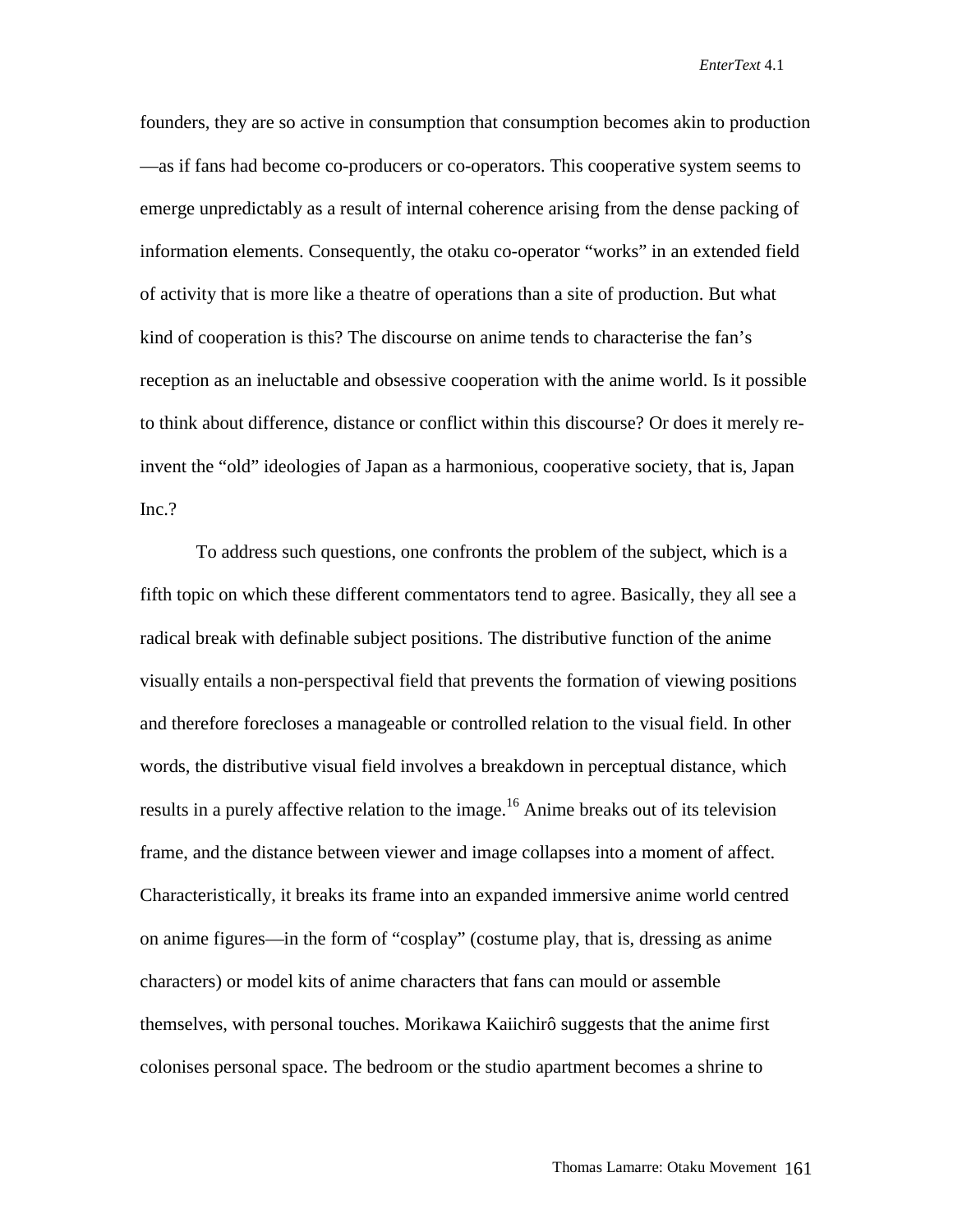certain anime series and characters. Then the private room begins to permeate the city with its tastes or *shûmi*. The result is the "personapolis," which continues to break down prior spatial and urban hierarchies, making the cityscape into a visual field of unprecedented density.<sup>17</sup> In other words, the entire city becomes a distributive field of visual information, and the end of definable subject positions results in a mass subject based on what appears to be massist aesthetics.

In sum, what I call the Gainax discourse discovers a distributive function at work in the anime image, which it uses to speak of the end of all manner of received hierarchies or organisations—such as historical relations, organisation of labour in anime production, and producer/consumer hierarchies. Somewhat predictably, it remains perplexed and ambivalent about sexual hierarchies, with its passively passionate male fans and potent girl images. The Gainax discourse does not announce the end of heterosexuality. It does, however, insist on its perversion. I will return to this, for it is in perversion that a historical relation appears, in fantastical form. Suffice it to say at this juncture, the Gainax discourse evokes the distributive visual field of anime to make claims for the end of all hierarchies—those of history, of modernity, and of the subject. Its discovery of a non-hierarchical visual field implies a theory of emergence. But in the absence of a theorisation of emergence, this discourse sees a cooperative system, which becomes a space without conflict or difference. Thus the Gainax discourse verges on a fascist ideology of massist (non)organization. Insofar as it limits its claims to a subculture (otaku), however, it is more like what Deleuze and Guattari call "microfascism."18 Consequently, the otaku difference becomes crucial. Are these otaku truly a subculture, or are they the mainstream? For it is only insofar as otaku differ from the mainstream or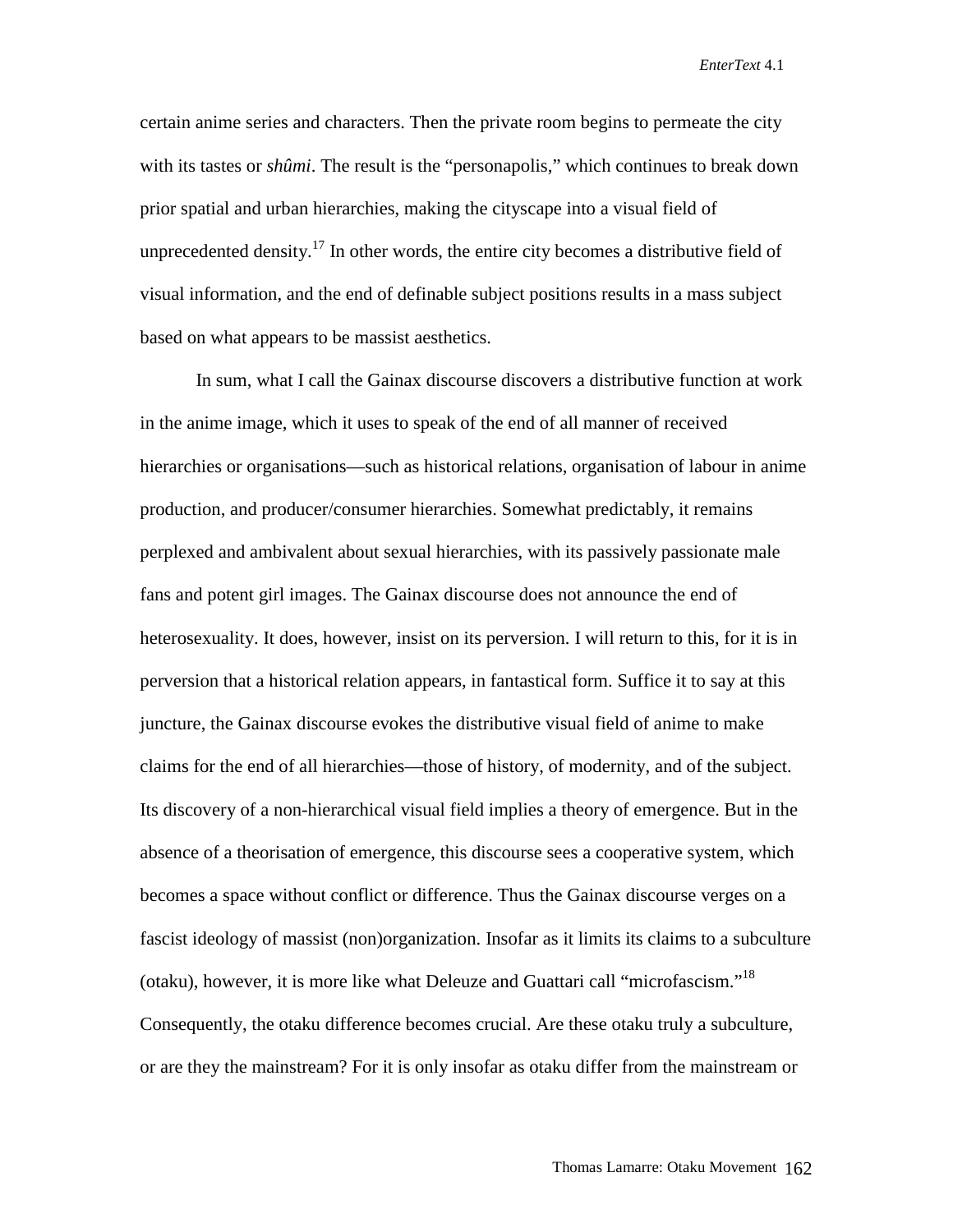from Japan that one can detect in the Gainax discourse a movement of difference within Japan. Otherwise, the discourse on anime simply becomes a discourse on the nation, and the Gainax discourse might inspire an especially potent brand of nationalism.

This is surely why the Gainax discourse not only evokes the subculture status of otaku but also insists on the detachment of the otaku—his distance and thus his difference from the mainstream as well as other otaku and even from his objects. The term otaku itself derives from a form of address with connotations of detachment and isolation: "you" as "your residence." To refer to someone as "your residence" implies a distanced, highly formalised relation. To be otaku thus implies formal, potentially empty relations. Thus, while the collapse of visual and social hierarchies imparts a sense of the unbearable proximity of the image (pure affect without perceptual distances, relations and positions), the anime image is also construed, rather paradoxically, as a new kind of distance. Okada Toshio and Ootsuka Eiji stress the discernment of the otaku, for instance. As a connoisseur of distributive fields without centre or periphery, the otaku commands specific, highly refined visual skills. They see parallels between otaku and Buddhistinflected notions of expenditure associated with the "floating world" of early modern urban life—the world of discerning players.<sup>19</sup> Or, with a nod to Kojève, Azuma has extended his thoughts on this world in the direction of posthistorical snobbery—a detached discrimination that separates man from his barbaric materialistic relations—the animalising postmodern. Discernment and snobbery are two ways of sustaining some sense of difference within the discourse on anime and otaku—some sense of the autonomy of otaku from Japanese mass culture in general.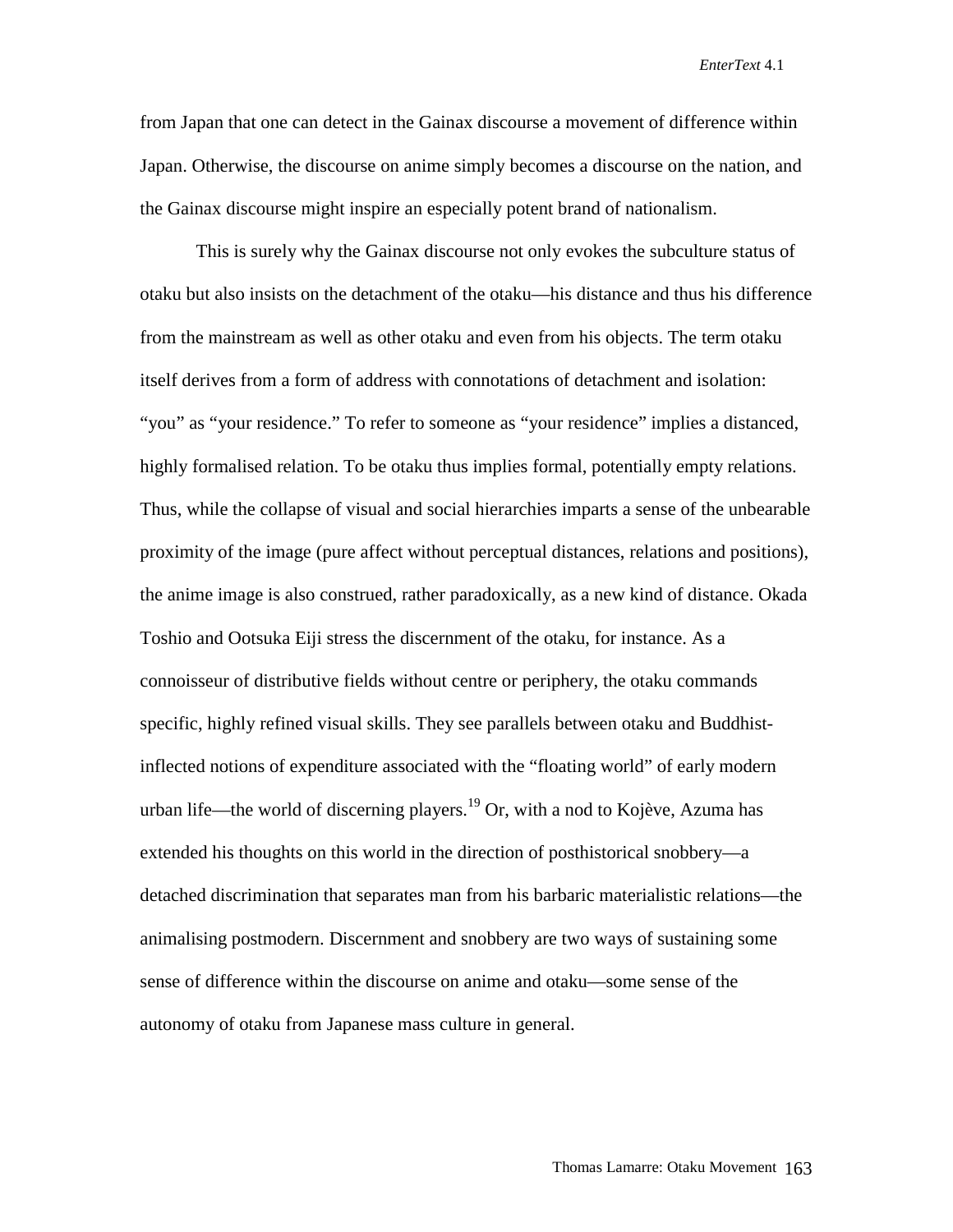I will likewise stress the importance of play in otaku activities but not in relation to posthistorical snobbery or precapitalist modes of consumption and expenditure. Rather what interests me is the otaku's almost feverish activity and productivity in the reception and dissemination of images. It is here that otaku activities become indistinguishable from work, hovering between labour *power* and communicative labour. It is here that the constituent power evoked in the idea of a non-hierarchical, cooperative system might make a difference—the otaku difference might make for otaku movement, theoretically and practically.

### **Otakuology: From Dialectical Tension to Perversion**

Okada Toshio first comes to mind when definitions of otaku are in question. As a founder of what is now one of the most successful animation studios in Japan, Okada's remarks carry a great deal of weight, practically and commercially. The self-proclaimed king of the otaku or "otaking," Okada has apparently devoted his life to promoting anime as an object worthy of serious attention—from the book *Otakugaku nyûmon* (*Introduction to Otakuology*, 1996) to such subsequent works as *Otaku no mayoi michi* (*The Labyrinth of the Otaku*, 1999) and *Ushinawareta mirai* (*Lost Future*, 2002). Significantly, he aims to make anime and otaku worthy of academic attention. As the self-elected spokesman or mouthpiece for otaku, Okada aims to establish "otaku knowledge" as a form of knowledge on a par with disciplinary forms of knowledge. He founded the International Otaku University on the web in 1996 (www.netcity.or.jp/OTAKU/univ/), and regularly conducts seminars at universities. Of course, it is difficult to gauge whether Okada's efforts should be seen as self-promotion or an apologia for otaku—after all, he *is* the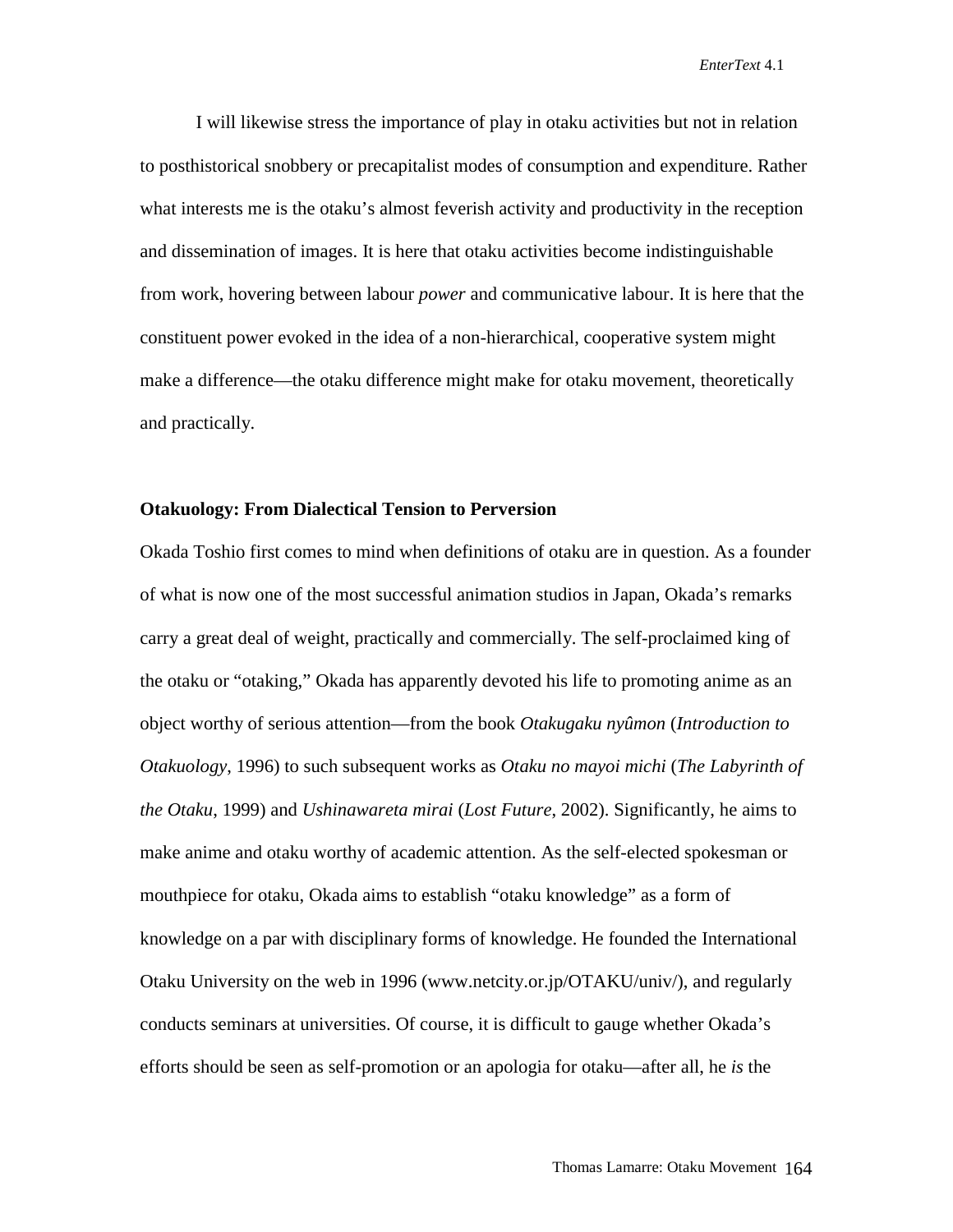otaking. Should one read his heartfelt defence of the otaku as facetious, as tongue in cheek? With his "otakuology," Okada has fashioned a sort of "play discipline" or "disciplinary play," which oscillates between a disciplinisation of knowledge about anime and otaku, and an anti-disciplinary conceit.

 Okada penned the script for the two-part OVA series entitled *Otaku no Video 1982 & 1985* (same title in English), which Gainax released in 1992. One of the first concerted efforts to portray and evaluate the otaku, *Otaku no Video* not only presents Okada's angle on the otaku but also establishes the lineage of animation to which Gainax Studios become the legitimate heir.

*Otaku no video* is, in effect, Okada's foundation story about Gainax as the brainchild of anime otaku. It alternates between animation and "mockumentary." Animated segments tell the story of two friends whose passion for anime leads them to found a studio. The story begins with an average and likeable first-year university student (Kubo Akira) whose chance encounter with a high school friend (Tanaka) transforms his life. Tanaka (reputedly a stand-in for Okada) is a serious otaku, obsessed with animated television series, manga, fan clubs and amateur publications. Kubo is gradually drawn into Tanaka's world, abandoning his healthy normal life (and his girlfriend) in favour of Tanaka's nerdy, creepy otaku club. Together with Tanaka, Kubo becomes so impassioned about anime that the two of them form a garage model kit company—kits for assembling personalised models of figures from anime or manga series, typically of sexy women, as with Kubo and Tanaka's buxom creation "Misty May."<sup>20</sup> After hitting rock bottom with the commercial take-over of their first company, the two friends finally succeed with an animation company and begin to fantasise about "otakunising" the entire world. This is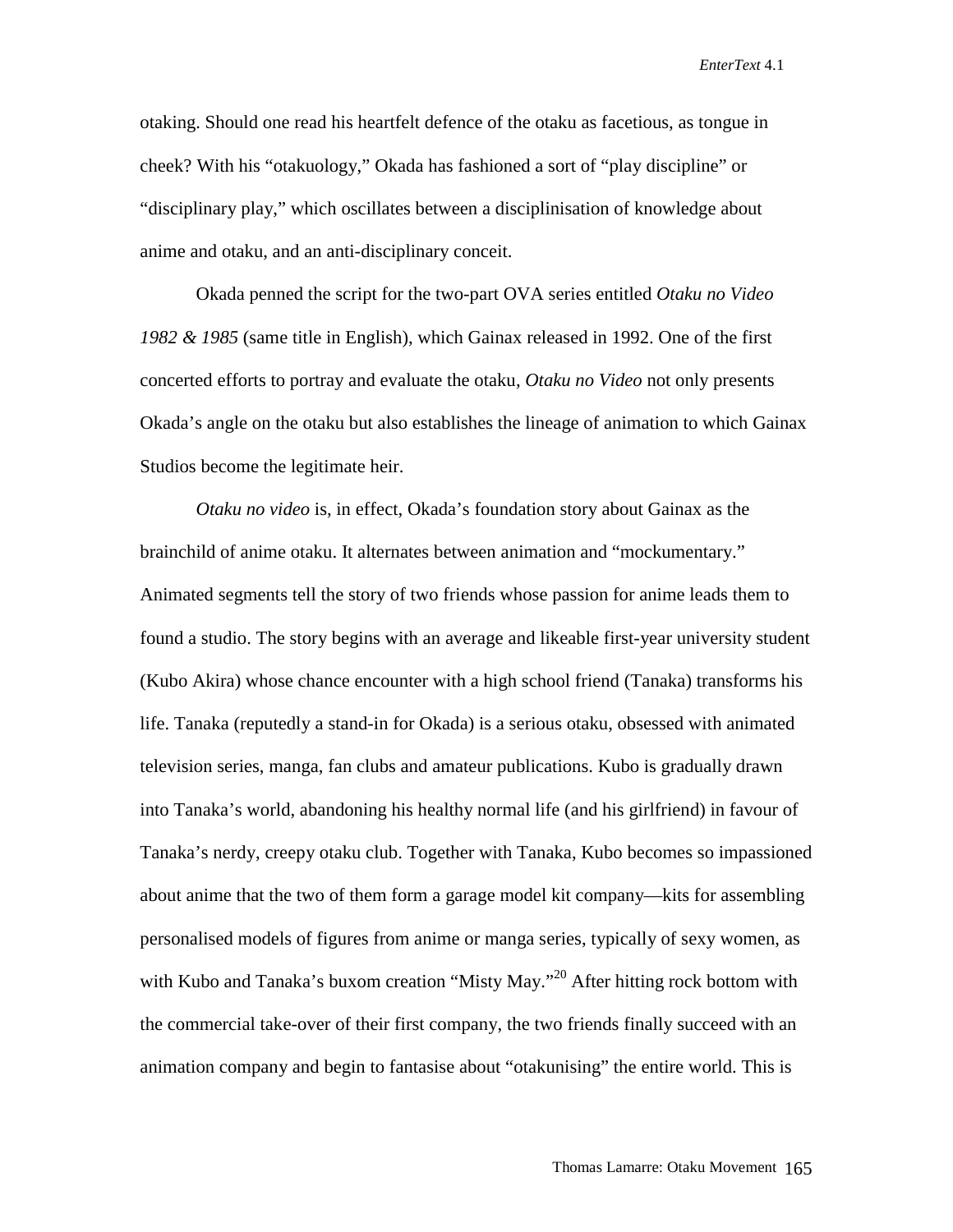the story of the foundation of Gainax Studios, but told in a fantastical form. While it spins a yarn about the triumph of youthful passion, it is full of references that construct a space of knowledge, one that apparently demands great efforts to master.

A series of mockumentary interviews called "portraits of an otaku" alternate with the animated story. In these portraits, *Otaku no Video* presents a series of different sorts of otaku who became obsessed with anime in different ways and at different times of their life. A respectably ordinary businessman tells of his passion in college for *dôjinshi* (fan-authored manga, sometimes translated as "fanzines," which introduce new stories involving established characters or entirely new characters and stories). The businessman sees his otaku days in retrospect as the best time of his life. Other otaku are obsessed with pornography, with weapons, garage kits, games, collecting, or piracy. There is even an American fan obsessed with Japan as the land of anime. In other words, the otaku is not a unitary type that can be defined on the basis of any action or belief other than obsession with anime. All are men, and there is a general homosocial bias (to which I will return), but theirs is such an unqualified masculinity that it appears pathetic—in both senses of the term in English. They are passionate and helpless. Their passion makes them helpless, for it subjects them to anime, body and soul; and the emphasis on youthful passion or youthfulness serves to highlight a childlike subjection to the anime image.

Crucial is the move to transform discipline into self-cultivation. *Otaku no video* strives to move away from disciplinary formations and subjection toward cultivation of the self. The animated story is full of insider references, and the mockumentary segments also provide a barrage of statistical information. There is constant evocation of knowledge production. Moreover, the intensity of otaku activities implies that to be an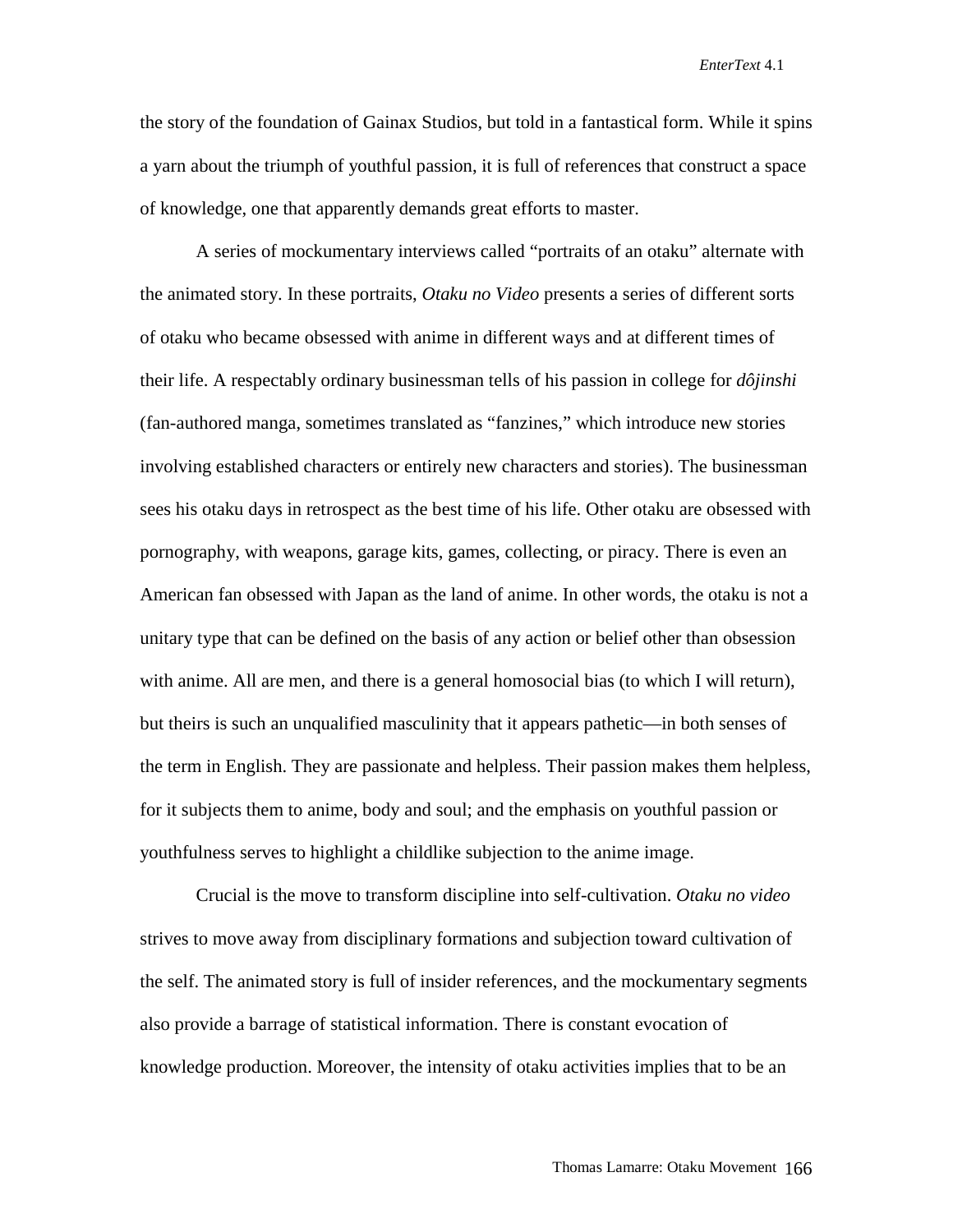otaku demands not only great effort but also supreme discipline. As it constructs a space of knowledge, this otakuology verges on a disciplinary formation, which implies subjection. Yet, as the nostalgia of the businessman for his school days as an otaku suggests, otaku work is not like school or the corporation. There is, in other words, a strategy of refusal—a resistance to labour organised in received ways. Is otaku work an alternative space of work and knowledge production that resists modern, disciplinary society? Or is it a desire for a postmodernised society in which otaku skills would reign supreme—a desire to succeed in what Deleuze calls the "society of control" in which disciplinary boundaries give way to constant learning and endlessly transforming subjects $?^{21}$ 

*Otaku no video* stages the tension between two modes of otaku production. On the one hand, with their emphasis on other kinds of networks mediated through new technologies, otaku activities seem to refuse received ways of organising and quantifying labour power. In fact, otaku activities are exceeding difficult to discuss sociologically and quantitatively. It is easier to track corporate strategies and markets. Otaku movement is very difficult to define and discuss because its boundaries are fluid and porous. Apparently, it occurs everywhere there is anime, but how does one draw the line between anime viewers and otaku? The difference between an anime viewer and an anime otaku is one of intensity and duration—a level of interest, a degree of engagement, or a quality of passion. Such differences resist quantification. In this respect, the work done by otaku cannot ever be thoroughly mastered, commercially or intellectually. Markets and corporate strategies may capitalise on otaku movement, but, as Tobin's remarks suggest, they cannot predict or rely on it. It is in this respect that otaku movement recalls what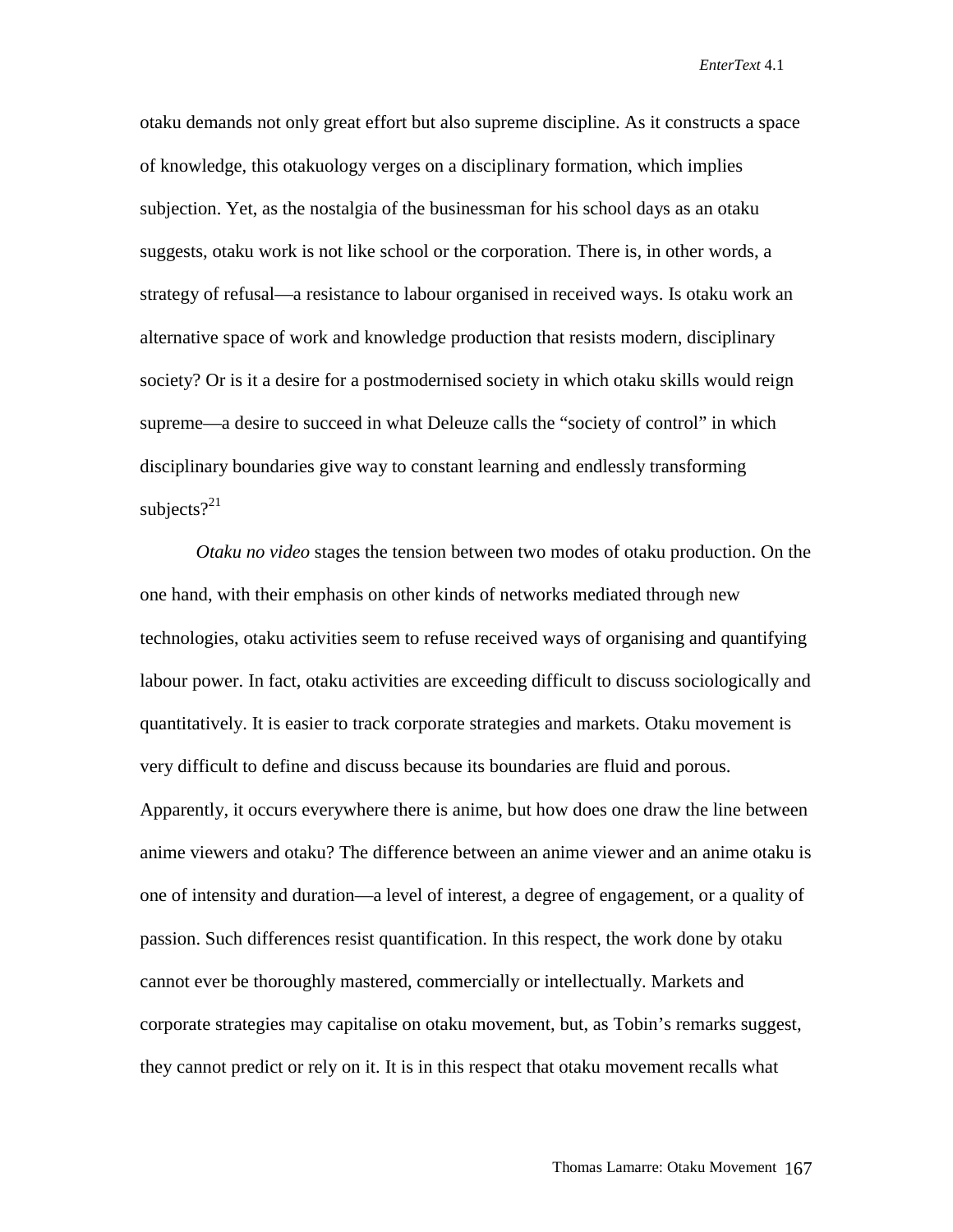Mario Tronti calls a "strategy of refusal."<sup>22</sup> The non-quantifiable work of otaku poses a challenge to received organisations of labour. When faced with their inability to direct or harness otaku movement, corporations call it theft or piracy.

On the other hand, the kinds of work associated with otaku seem already subject to constitutive power in the workplace. Collecting, exchanging, translating manga and anime, which commonly entails downloading, posting, converting files—aren't these sorts of activities already codified in the workplace, as a form of communicative labour? In this respect, otaku movement appears as part of a general postmodernisation of society, as part of those transformations in the labour process that have been discussed in such terms as post-Fordism, flexible accumulation or cultural economy. "Essentially," to quote John Kraniauskas, such changes in processes of production "involve the technological harnessing of the superstructure by the economic base, a 'cultural turn' in production putting entertainment, the symbols and electronic syntax of the information highways, social knowledges and affect to work."<sup>23</sup> In sum, the so-called unofficial work associated with otaku hovers between strategies of work refusal and the postmodern harnessing of communicative labour. Otaku movement arises with the historical transformation of processes of production and labour, and maybe serves as a site of articulation between economies. Otaku movement—as unofficial work—is at once labour and not labour.

*Otaku no Video* offers both possibilities at once, by stressing the oscillation between discipline and self-cultivation. The statistical information that accompanies each portrait of an otaku, for instance, not only gives the impression that otakudom is far more pervasive than anyone suspects (thus implying the otaku activities are already eroding

Thomas Lamarre: Otaku Movement 168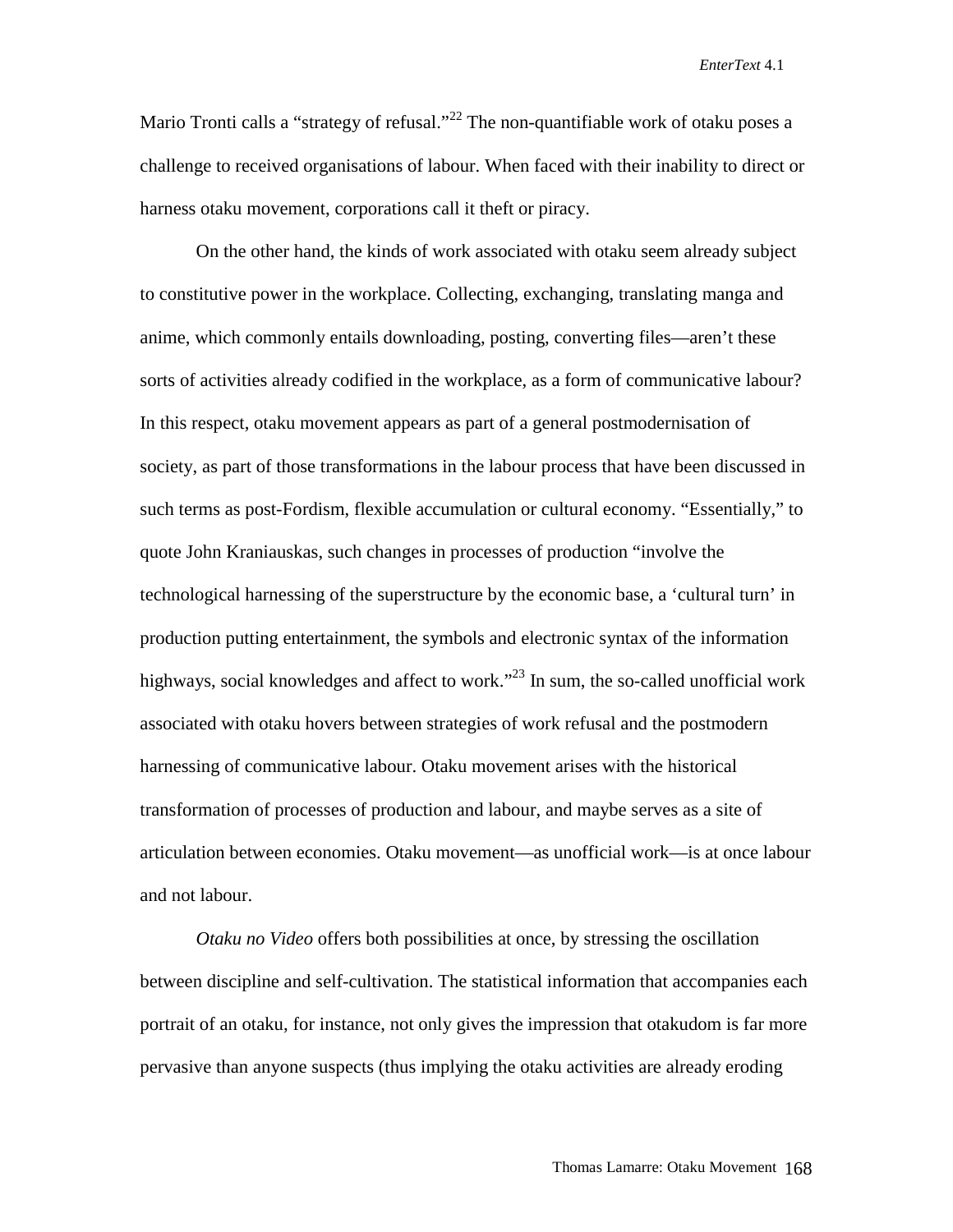modern disciplinisation everywhere). It also gives the impression that this is not disciplinisation. Rather, their work as otaku allows these men to know and cultivate themselves. There is, for instance, the self-conscious tone of the otaku telling their stories. They apparently understand their innermost mechanisms of desire. They may not be able to resist the lure of anime. They cannot prevent their enslavement to its buxom, potent girl figures. But they see this passion lucidly, knowingly, and almost rationally. In other words, in *Otaku no Video*, anime appears, on the one hand, as a subjective technology—literally associated with the most recent technologies of vision—that constructs subject positions. Yet, on the other hand, *Otaku no Video* evokes a space of play, in which the subjection to new technologies affords what Foucault called techniques of the self or a care of the self.<sup>24</sup>

In the animated story of *Otaku no Video*, techniques of self-cultivation often take the form of an overcoming. Self-cultivation appears as a way of transcending disciplinary formations via play. For instance, the ultimate triumph of Kubo and Tanaka with the foundation of their anime studio reinforces the idea that, if one is true to one's youthful passions, one will finally succeed. Young fans may someday otakunise the world. Naturally, such a story of individual triumph recalls the ideology of the self-made man that persists from Victorian-Meiji ideals of personal progress as commercial progress (as with *risshin shusse* or ideologies of self-made men, of commercial success, and of making one's way in the world). Analogously, readers of Foucault may detect the emergence of a self-governing subject adequate to modern states. Still, without discrediting the interpretations whereby *Otaku no Video* presents a neo-liberal ideology or a postmodern version of disciplinisation, I would like to point out that it does not fall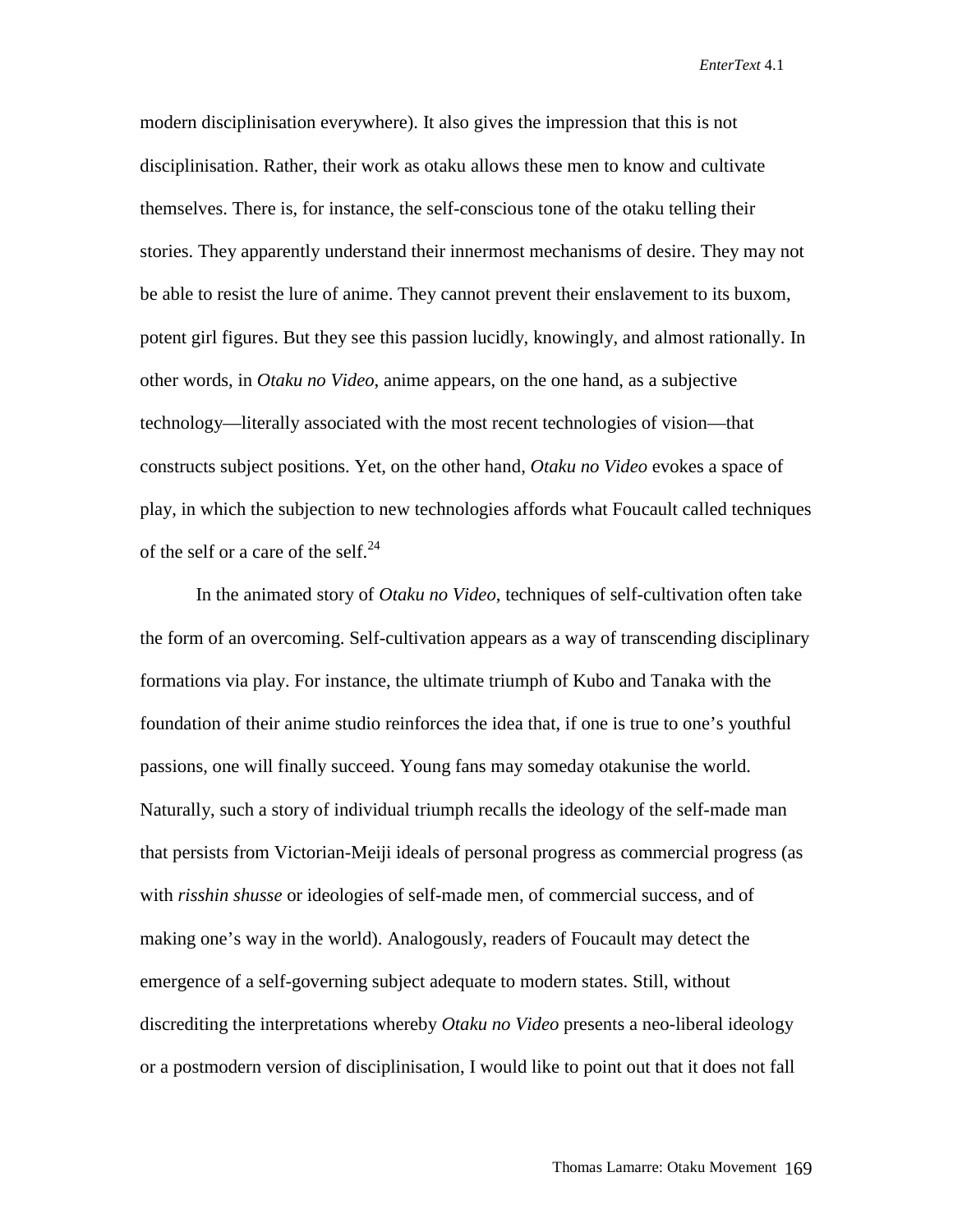simplistically in either of these possibilities. Its bid for a space of play that is not automatically recuperable as ideology or discipline also suggests a refusal of work, and evokes the power of labour.

In this respect, the emphasis in the Gainax discourse on image and information over narrative provides a useful lead. After all, the experience of watching *Otaku no video* is not only that of the narrative of commercial triumph. It is equally an experience of information—the charts, graphs, and interviews. At the level of information, *Otaku no video* strives to transform communicative labour into constituent power. While the otaku's work with various visual and information technologies might well mesh with new modes of rationalisation of the workplace, *Otaku no video* presents this communicative labour as borderless and uncontainable. This labour is communicative, much as a disease is communicable—it spreads incessantly, relentlessly, without regard for hierarchies, like an airborne retrovirus; or like laughter. 25 Thus *Otaku no video* presents the work of otaku as a constituent power, as labour *power*. And the question posed earlier returns anew: what is the difference between an otaku and someone who watches anime or reads manga?

Many commentators see the obsessive nature of the otaku as a sign of seriousness or earnestness. But what happens when obsession is indistinguishable from play, when it constructs a space of play? Are not the viewers who treat anime as mere entertainment bringing it into a more normal set of relations, thus negating its possibilities for play? One of the hallmarks of *Otaku no Video* is its deftness in scrambling the relation between work and play, between disciplinary boundaries and their outside. It thus poses some of the most basic questions of fan culture analysis, in a potentially new way. Is it possible to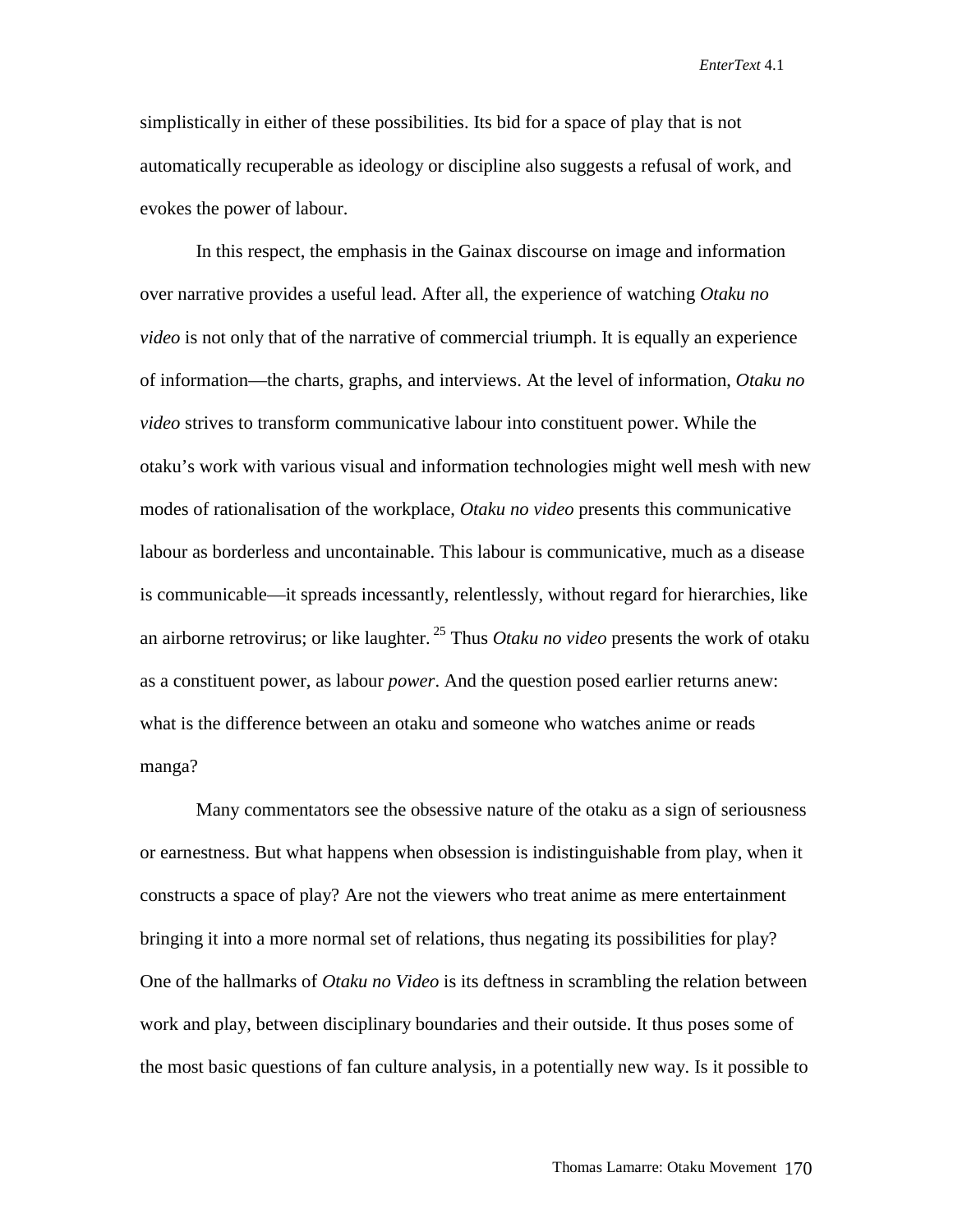create zones of autonomy within consumerism? Can you escape capitalism from within, by practising it differently? Or is this sense of autonomy precisely the oldest trick in the book, simply manufacturing more active forms of enslavement to the commodity? How can submission to the anime image, however self-abusively aware, enable the construction of autonomous self? Isn't this just the illusion of autonomy, the ultimate reification of freedom?

 These are, needless to say, problems that Adorno transmitted to fan culture analysis. When, as early as 1938, Adorno speaks of the fetishism of music, for instance, its "counterpart" is a regression in listening. And he remarks,

If indeed individuals today no longer belong to themselves, then that also means that they can no longer be "influenced." The opposing points of production and consumption are at any given time closely co-ordinated, but not dependent on each other in isolation. Their mediation itself does not in any case escape theoretical conjecture. $26$ 

Adorno gives us an image of listeners who may well be wise to the close coordination of production and consumption but who do not for all that belong to themselves. Fan knowledge may be copious, even voluminous, yet remains regressive and unenlightened for Adorno. Famously, Adorno's perspective on the culture industry comes of his engagement with what might be dubbed high modernism. Yet even high modernism does not afford a truly autonomous realm of knowledge for Adorno. It is in its way as reified as mass culture. Consequently, the relation between mass culture and high modernism does not afford a simple ethical decision—to choose high culture over mass culture. Ultimately, their relation does not allow for dialectical movement but only for stultifying contradiction—a world moving at once forward and backward, at once avant-garde and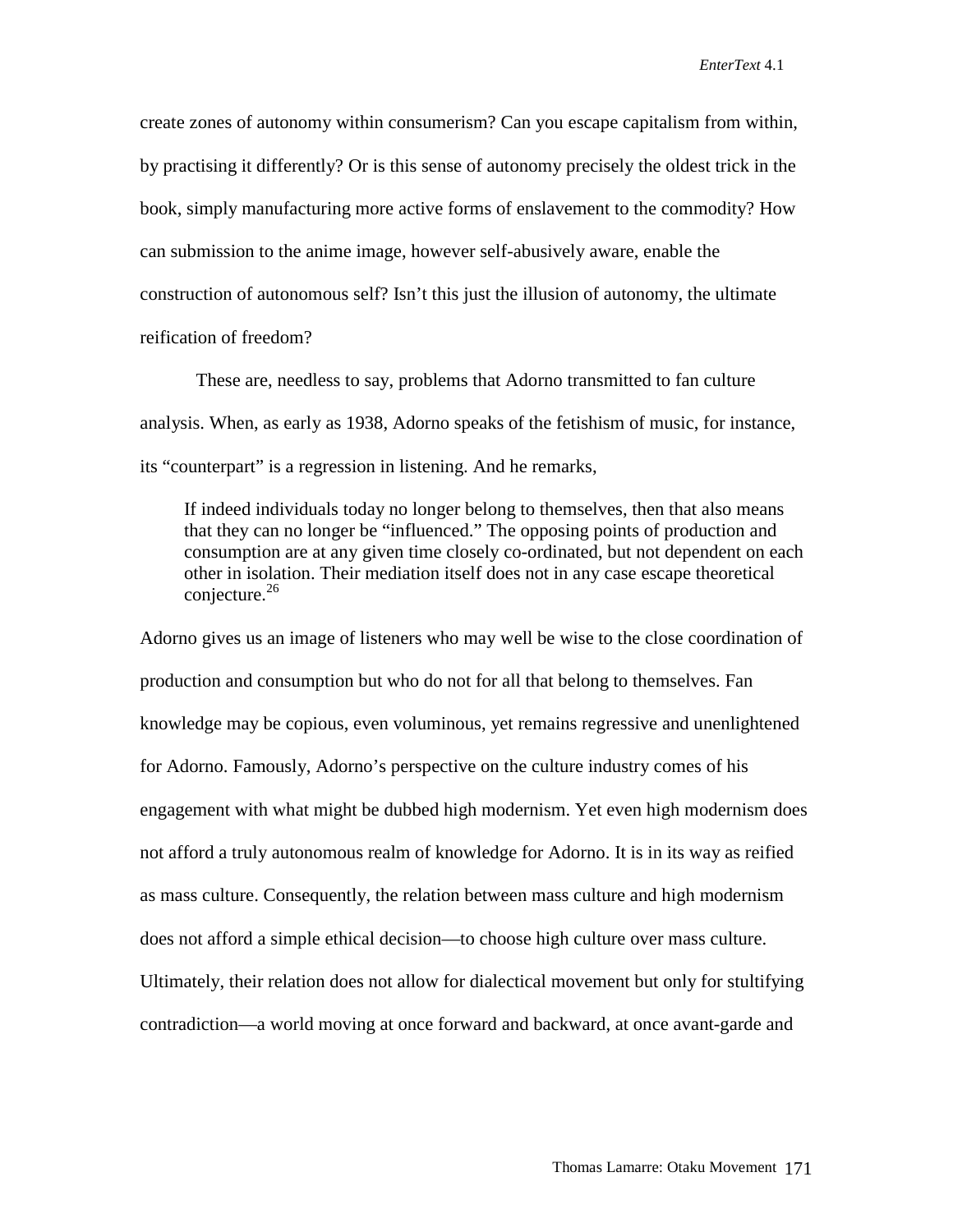regressive, a world full of activities and cultural movement but effectively at a standstill. Is this what otaku movement does?

 Fan culture analysis has taken issue with Adorno's recourse to high modernism (his elitism) and with his sense of the passivity of the receiver of mass culture. In contrast, fan culture analysis has proposed to follow fandom closely and seriously, to explore the activity of fans, without what is seen as Adorno's bias against mass culture. Crucial to this shift are fans like the otaku—so-called cult fans. Matt Hills, for instance, distinguishes between fandom and cult fandom: while fandom and cult fandom appear to overlap, cult fandom does seem to imply an identity that is at least partially distinct from the general fan—which is to say, not all viewers who like a certain TV series become cult fans of it. Hills suggests that this distinction between fans and cult fans "relates not to the intensity, social organization or semiotic/material productivity of the fandom concerned, but rather to its duration, especially in the absence of 'new' or official material in the originating medium."<sup>27</sup> Which is to say, cult fandom perseveres in the absence of official production. If the cult fan demonstrates a kind of autonomy, it is because the cult fan's activity continues independently of the industry rather than simply following it actively. Hills' work is indicative of a turn in fan culture analysis that looks to the ways in which the cult fan becomes akin to a producer of culture and thus somewhat autonomous of official production—of the culture industry, as it were.

 As a cult fan film about cult fans (otaku), *Otaku no Video* poses the question of autonomy within consumerism in a new way. Naturally, as a cult fan film about cult fans, it does risk the self-referential reification, even as it claims to transform the consumer into a co-producer of culture. Yet *Otaku no Video* raises the intensity (and duration) of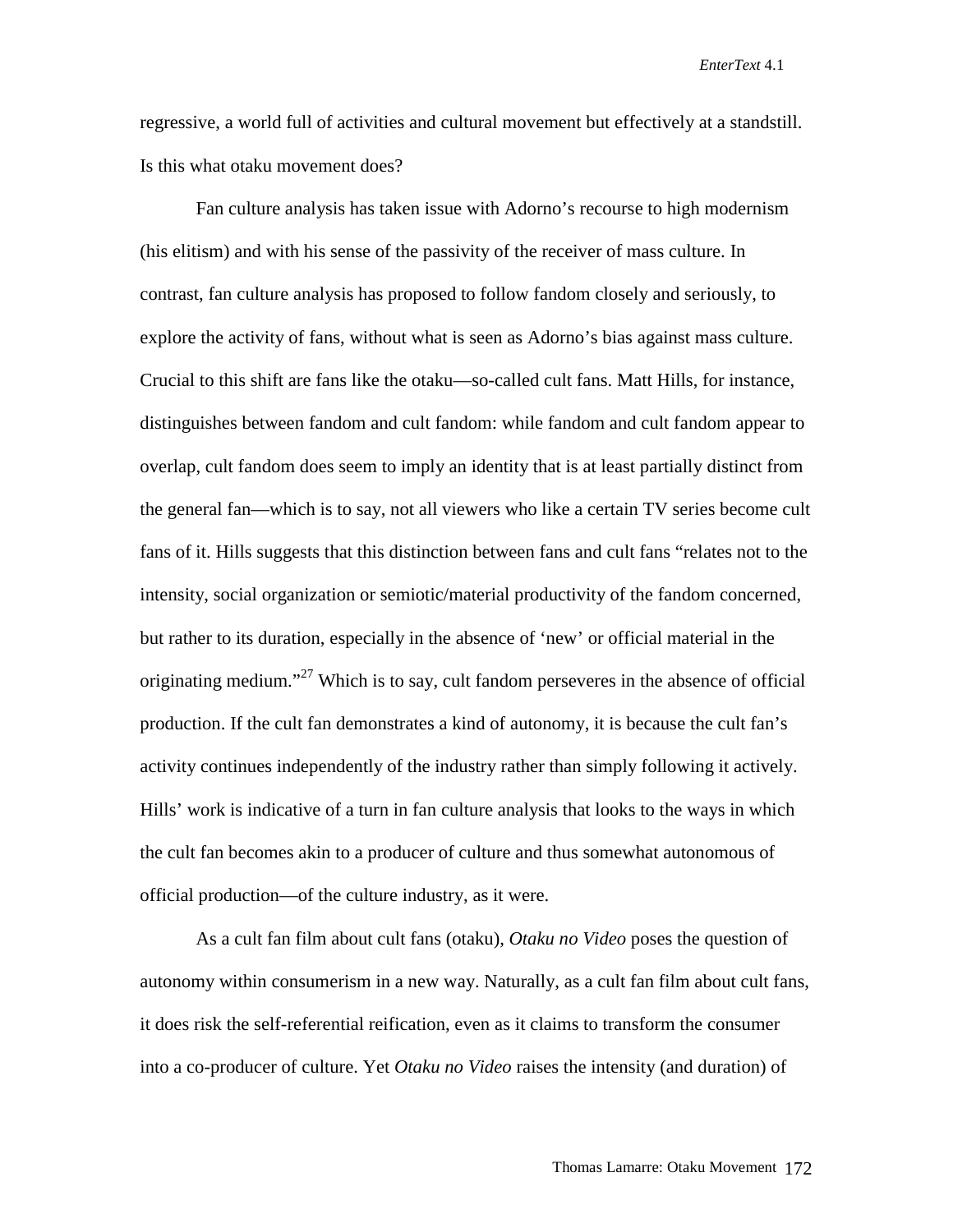fan activities to a new pitch. While Adorno's concerns remain relevant, the new pitch or frenetic power of otakudom makes it difficult to speak solely of regression, or even of regressive co-production. Rather, as *Otaku no Video* tries to show, otaku activity shifts the problem of fandom toward a productivity akin to labour power. The implication is that fans have some relation to constituent power. This is not to say that one should not read this emphasis on labour power as symptomatic of post-Fordist or postmodern capitalism. But the critic still must consider how what is allegedly superstructural (knowledge production or communication) may not be supplemental or secondary in driving historical transformations.

*Otaku no Video* calls attention to the disciplinisation of knowledge and the rationalisation of communication. Its otakuology, as "play discipline," strives to transform disciplinary knowledge into practices of self-cultivation and self-knowledge. As a form of "unofficial work" or "play labour," it tries to challenge the rationalisation of labour, especially communicative labour. Such a game demands some relation to constituent power. This is where the otakuology of the Gainax discourse runs into trouble —and maybe the notion of constituent power as well.

Otakuology hints at strategies of refusal of labour and of disciplinary society: otaku are not corporate "salary men" or intellectuals. Their relation to these figures sometimes verges on a negative one, full of melancholic or nostalgic disavowal. For the otaku might easily slip into either position, dutifully yet unwillingly. After all, otaku are also situated socially, and *Otaku no Video* gives us some troubling, negative images of socially lost or fallen otaku. As if troubled by such negative images and models, otakuology seeks a positive force of self-differentiation, a way to assert their difference.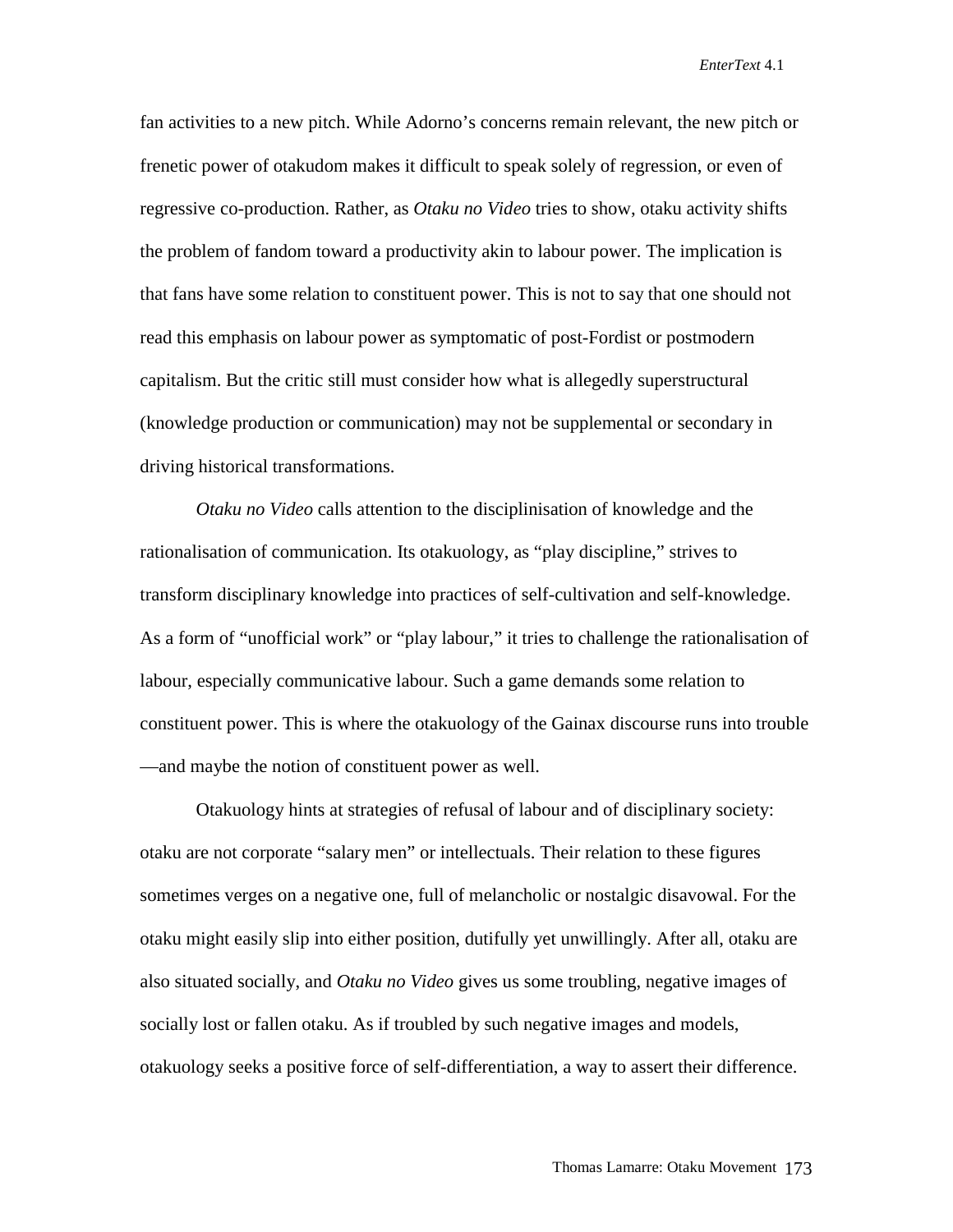If Kubo and Tanaka succeed, it is because of their youthful passion for anime—which may happen to any man at any age anywhere. Their triumph provides one positive image of difference. Nonetheless, as the stark visual difference between the mockumentary and animated segments suggests, these two kinds of self-differentiation remain in dialectical tension—one cannot overcome the other, but neither can one work without the other.

 The dialectical tension in *Otaku no Video* becomes condensed into the problems of autoeroticism and fetishism. Its emphasis on play over disciplinary knowledge enables self-cultivation, but this way of knowing one's self takes the form of playing with one's self—which is presented, quite literally in some segments, as masturbation. *Otaku no Video* hovers between the thrill and shame of playing with one's self—or is it sex with an image? In either case, the act of masturbation condenses the dialectical tension between the negative and positive self-differentiation of the otaku. It is not so surprising that sex should come to the fore. After all, doesn't sex also fall between work and play, socially, at once the site of social reproduction and self-production? What is troubling about *Otaku no Video* is its relation to women. The thrill and passion it attributes to modelling and collecting girl figurines derives from a sense of autonomy from real women and thus from social expectations associated with relations with them (work to provide the financial support necessary to marriage and family). *Otaku no Video* insinuates a sense of shame and failure in the inability of the otaku to interact with real women—with a sense of shame at social failure. In this dialectical tension between thrill and shame, between self-affirmation and self-negation, real women come to embody a condition of (im)possibility for manhood. Ultimately, otakuology seems only to imagine constituent power (and strategies of refusal) through recourse to male potency as an autonomous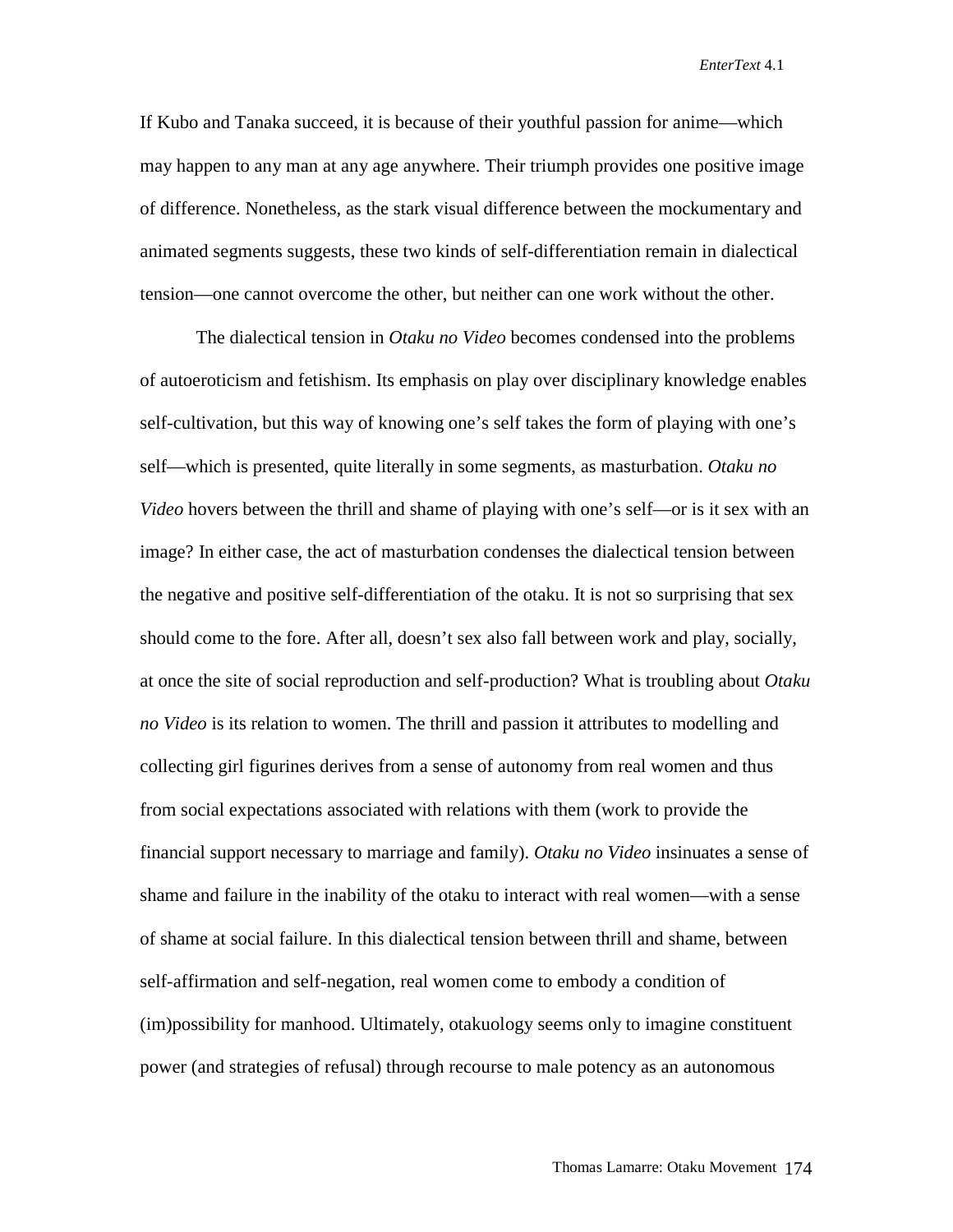force—autonomous of women. Yet images of women remain essential to the fantasy of masculine autonomy.

In sum, in playing with himself, in distancing himself from actual women, the otaku apparently refuses certain forms of disciplinisation and rationalisation—especially that of the corporate man and the nuclear family. Thus the otaku strives toward a new kind of man. Yet insofar as the otaku's images of women are palatable to the corporate man (and may historically derive from the corporate culture), the otaku does not necessarily present a radical break from received socio-sexual formations (the homosocial workplace, normative heterosexuality, and the sex industry, for instance). Rather, otakuology perversely re-inscribes received gender roles. In other words, the dialectical tension implicit in the otaku's negative and positive self-differentiation does not result in a stultifying contraction. It moves. Its movement is that of perversion.

Perversion is an especially difficult form of movement to assess, in its difference from regression and progression, or from subversion and inversion. Of course, as movement, it creates zones of autonomy, yet it is not obvious that one can track and bound these zones. Surely, to those who would see this otaku perversion purely as a Japanese phenomenon, due to the allegedly rigid or authoritarian structures of Japanese society that foreclose self-expression, I must add that otakudom is not purely Japanese. The popularity of anime, and the current internet boom in *hentai anime* (or perverse animation), serves as a reminder that this is a transnational rather than a national movement, whose origins cannot be attributed to an isolated, self-identical Japan. Otaku perversion originates in a transnational Japan; that is, a nation already in relation to the world, internally and externally.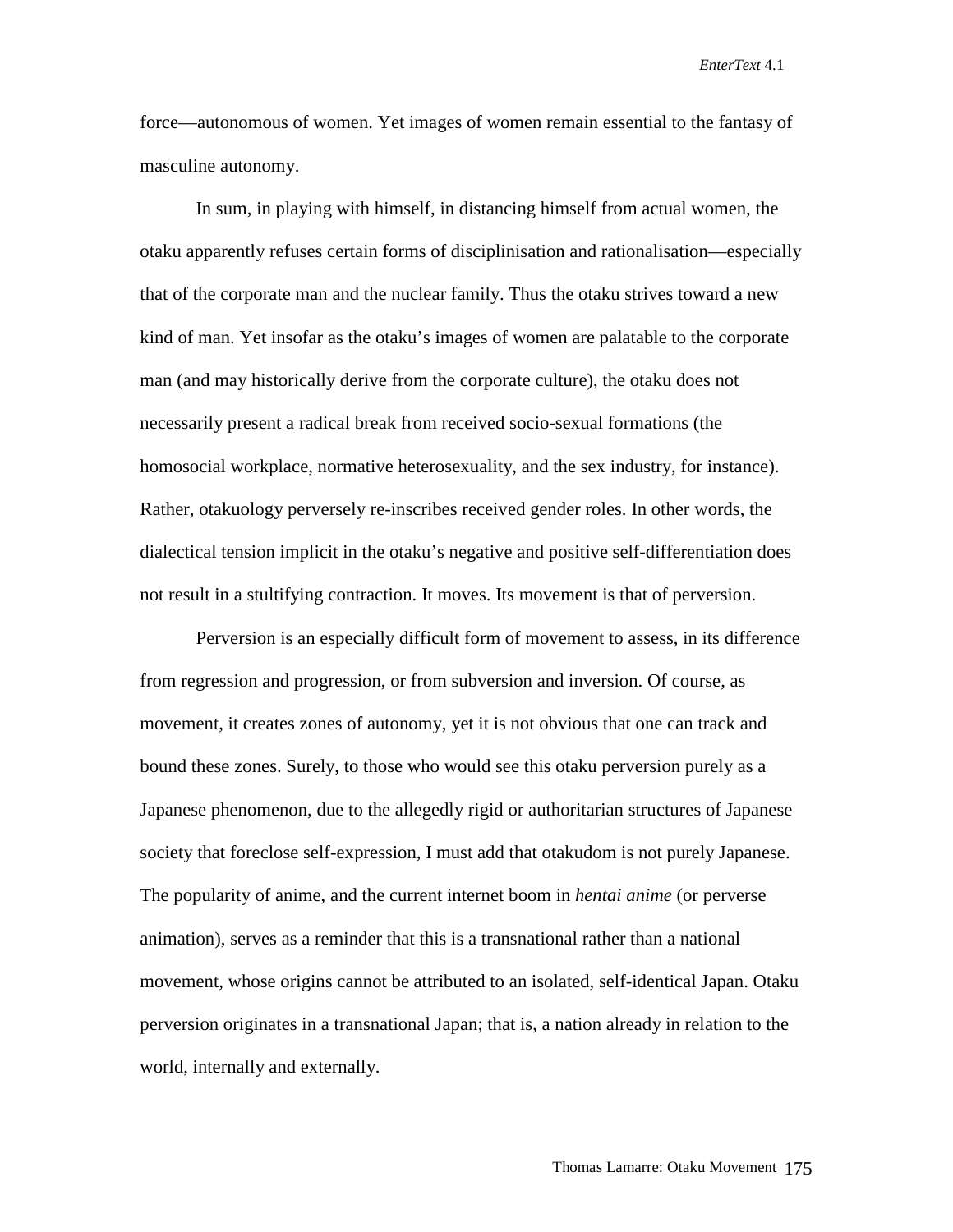#### **Coda: Transnational Movement**

By way of conclusion, let me summarise the points that I have made thus far about the Gainax discourse's imagination of otaku movement. I will lay it out stepwise, but with the understanding that all these things happen in concert.

The theoretical stuff of the Gainax discourse lies in the idea of a distributive visual field—a non-hierarchical field layered with dense interconnections. The distributive field is a purely a-subjective formation immanent in the anime image, which is associated with new media and new technologies. Murakami calls it superflat (or Super Flat), and Azuma refers to an overvisualised world and data structures, while Okada describes it in terms of an attention to peripheral details that undermines the hierarchy of centre and periphery in the visual field. As a moment (and then an experience) of pure immanence, the distributive field promises to break prior hierarchies, identities and organisations, and to open new possibilities. At this level, the distributive is but a promise of movement—a material capture of something that opens into the future (an experience without a subject).

 At the next level, the Gainax discourse deals with the emergence of patterns from the distributive visual field. Here it presents two figures—the otaku (co-operator) and the anime girl image (attractor). It tries to avoid transforming the constituent power of this radical visual immanence into a constitutive power—into a new identity, a new order, or a discourse. At this level, the Gainax discourse continues to evoke the immanence of the distributive field to challenge received norms for socio-sexual development. In particular, it strives to locate itself at a site of constituent power in relation of knowledge production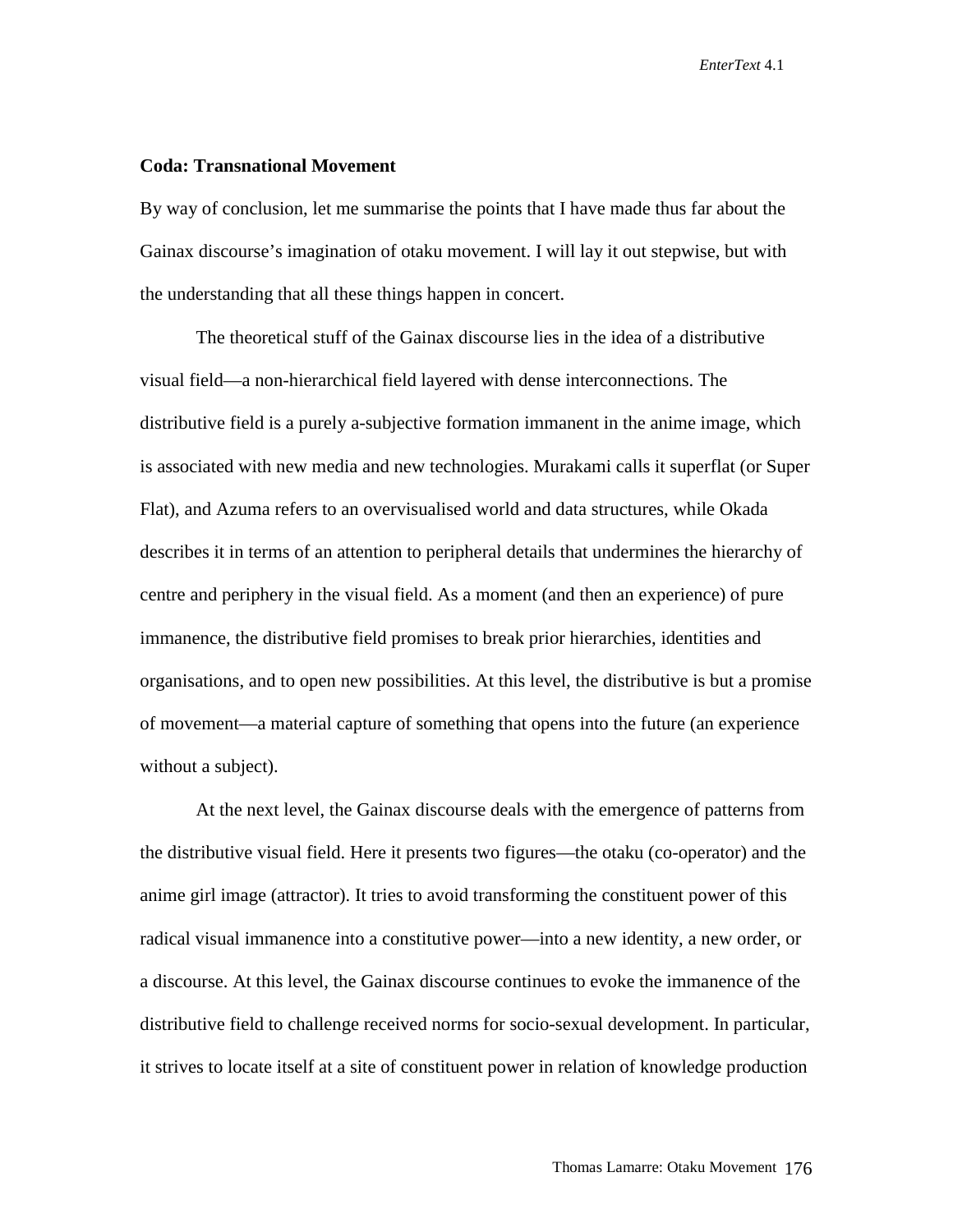and labour—as in *Otaku no video*. Otaku activities appear as play discipline and as unofficial work, which stand in contrast to universities and corporations, for instance.

The attempt of the Gainax discourse to extend the radical immanence that it discovers in the anime image into the realm of socio-sexual development, knowledge production and labour strikes me as exceedingly important. In its extension of the logic of the distributive visual field into other domains, it not only shows how transformations in technologies of vision have far-reaching consequences. It also shows how such transformations potentially generate a shock of enlightenment, which might be prolonged into critical awareness and a politics of immanence. It is in such a spirit that this essay has belaboured the Gainax discourse.

Unfortunately, however, at another level—that of histories and nations—the Gainax discourse fails to think through the consequences of its insights about the overvisualised, non-hierarchical field. It is as if the initial limitations of its thinking about the materiality of the distributive field conspire to ruin its attempt to re-think movement through anime and otaku. What looked to be a theory of emergence turns out to be a theory of historical rupture. In a theory of emergence, one expects that the relation between elements and emergent patterns entails correspondence-without-resemblance. Which is to say, the patterns do not resemble the elements; nor are patterns predictable from elements. While the Gainax discourse tentatively opens such a theory when it thinks visually, as soon as it starts to think historically and geopolitically, it construes correspondence-without-resemblance as rupture, as a complete lack of correspondence. Dispensing with origins altogether results in a sense of historical transcendence and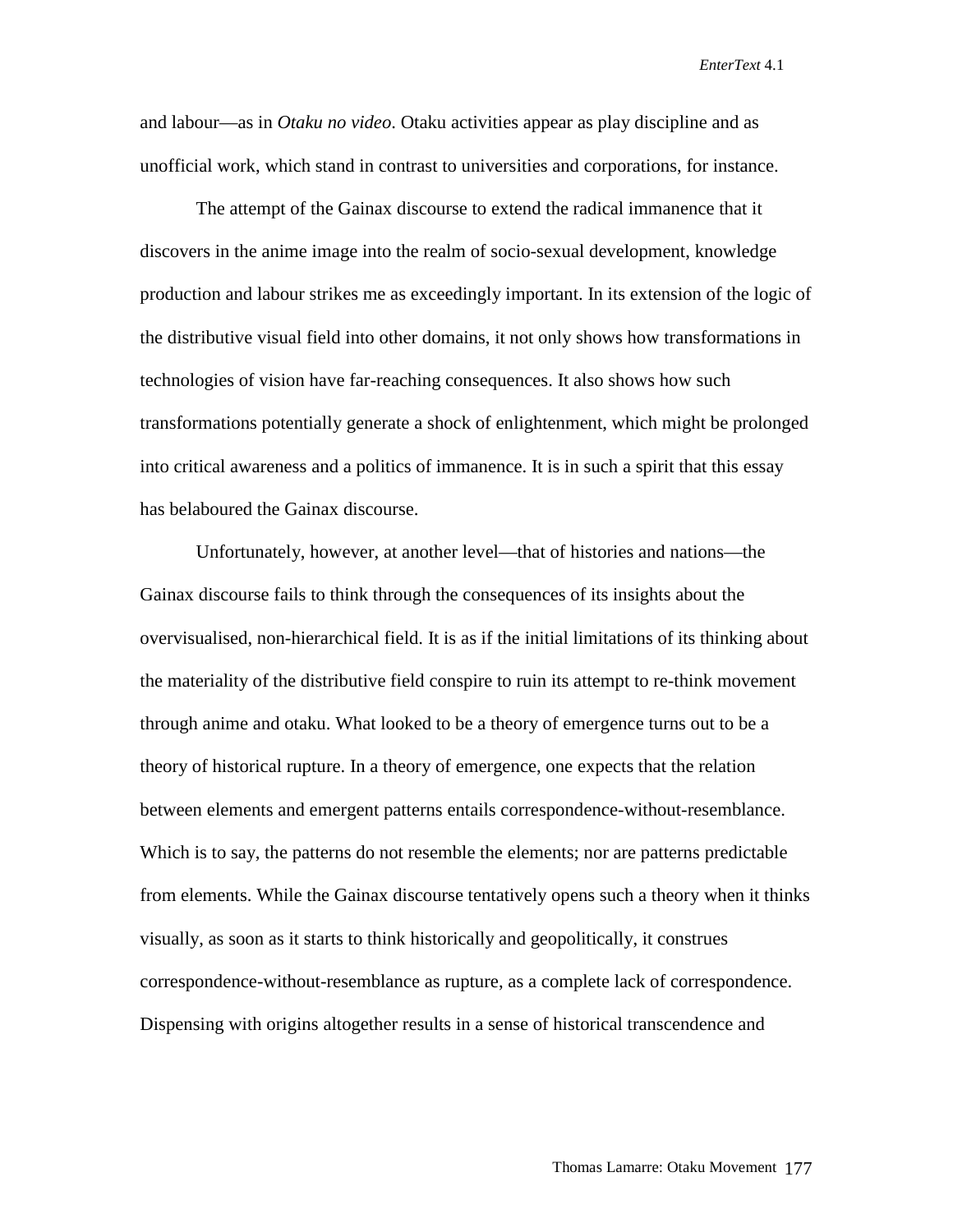overcoming. I am thinking especially of Azuma Hiroki's idea of anime otaku as posthistorical.

A theory of emergence should spur thinking about how something new (say, the postmodern) emerges from densely interconnecting prior elements (of the modern) yet does not resemble those elements. The new is an experience and actualisation of what was virtual to a set of material conditions. The Gainax discourse, however, dispenses with correspondence and thus cannot think materiality or continuity. For Azuma, for instance, a simple break marks the movement from modernity to postmodernity (or alternatively, the posthistorical). In a predictably modernist fashion, the historical break between modern and postmodern is re-inscribed as a geopolitical break: Western modernity versus Japanese postmodernity. Consequently, what began as a raid on hierarchies, subject positions and identities turns into a defence of precisely these hierarchies, positions and identities.

 Let me give a last example that brings this discussion full circle. After attending the Otakon (Otaku convention) in the United States in 1995, Okada Toshio wrote of his encounter with American otaku. In his account, Okada demonstrates his profound fascination with the American otaku looking at Japan. Okada's fascination with the gaze of the American otaku recalls Zizek's discussion of the Western fascination with events in Eastern Europe in the late 1980s. "What fascinates the West," Zizek speculates, "is the *re-invention of democracy.*" 28 In Eastern Europe, the West looks for its own origins, for the authentic experience of its democratic invention. Likewise, Okada's fascination with American otaku appears as an attempt to re-invent anime and otaku, to re-discover their origins and identity. As Zizek suggests, the real object of fascination is the gaze, the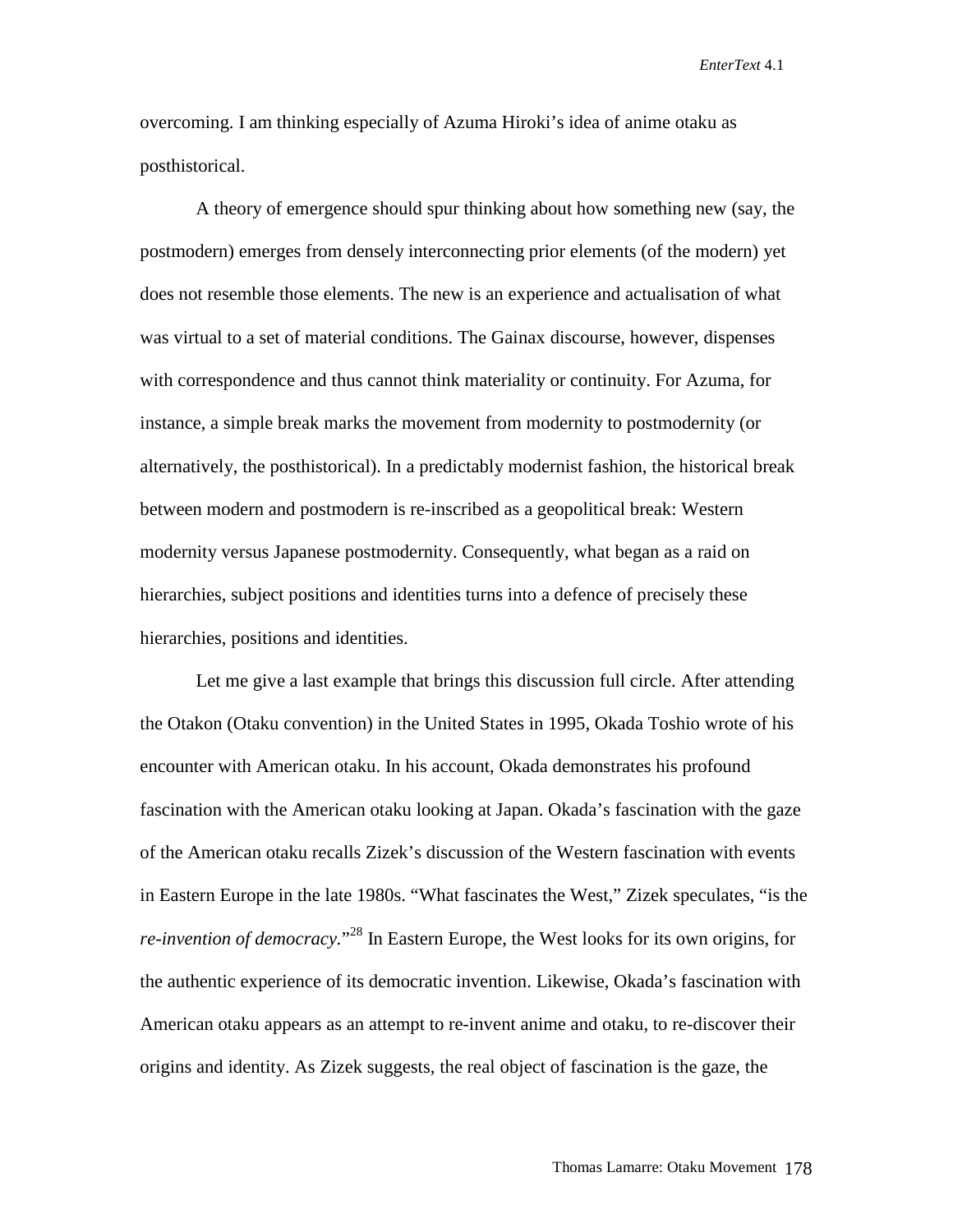supposedly naïve gaze by means of which American otaku stare back at Japan, fascinated by its authenticity. Thus Okada stresses how proud American otaku are to be otaku—reinventing what it means to be an otaku. Okada discovers an origin that Japan has lost but may perceive in the foreigner's enthusiasm for Japan. "Looking at them," Okada concludes, "reminded me of how I was once infatuated with the United States of America, land of 'freedom,' 'science,' 'democracy.'"<sup>29</sup> In sum, the enthusiastic gaze of American otaku confirms the identity and authenticity of Japanese otaku.

Zizek's point is to show how a national identity appears to come out of nowhere. An identity emerges from an imagined threat to, or an imagined loss of, something that never was. The threat of loss gives that past an aura of reality. This is precisely what Okada does. He follows a well-established pattern of complicity between Western Orientalism and Japanese auto-orientalism. The Western Orientalist gaze thus becomes a source of self-identity for the non-Western position, which is made subject in its relation to that gaze.<sup>30</sup> Yet isn't this precisely what the distributive field challenges? The distributive field, devoid of perspective and hierarchy, should not allow for the establishment of positional identity on the basis of the gaze. In fact, in his discussion of the art of Murakami Takashi, Azuma works with Derrida's critique of the Lacanian gaze. The proliferating, multiplying eyes and surfaces in Murakami's art objects suggest to Azuma an actualised state of deconstruction. Murakami's anime-inspired series of figures such as those devoted to his invented anime-like character dubbed "D.O.B." do not use perspective, visual ordering or visual hierarchisation—this distributive visual field undermines any recourse to stable viewing positions. So why should the gaze return at another level?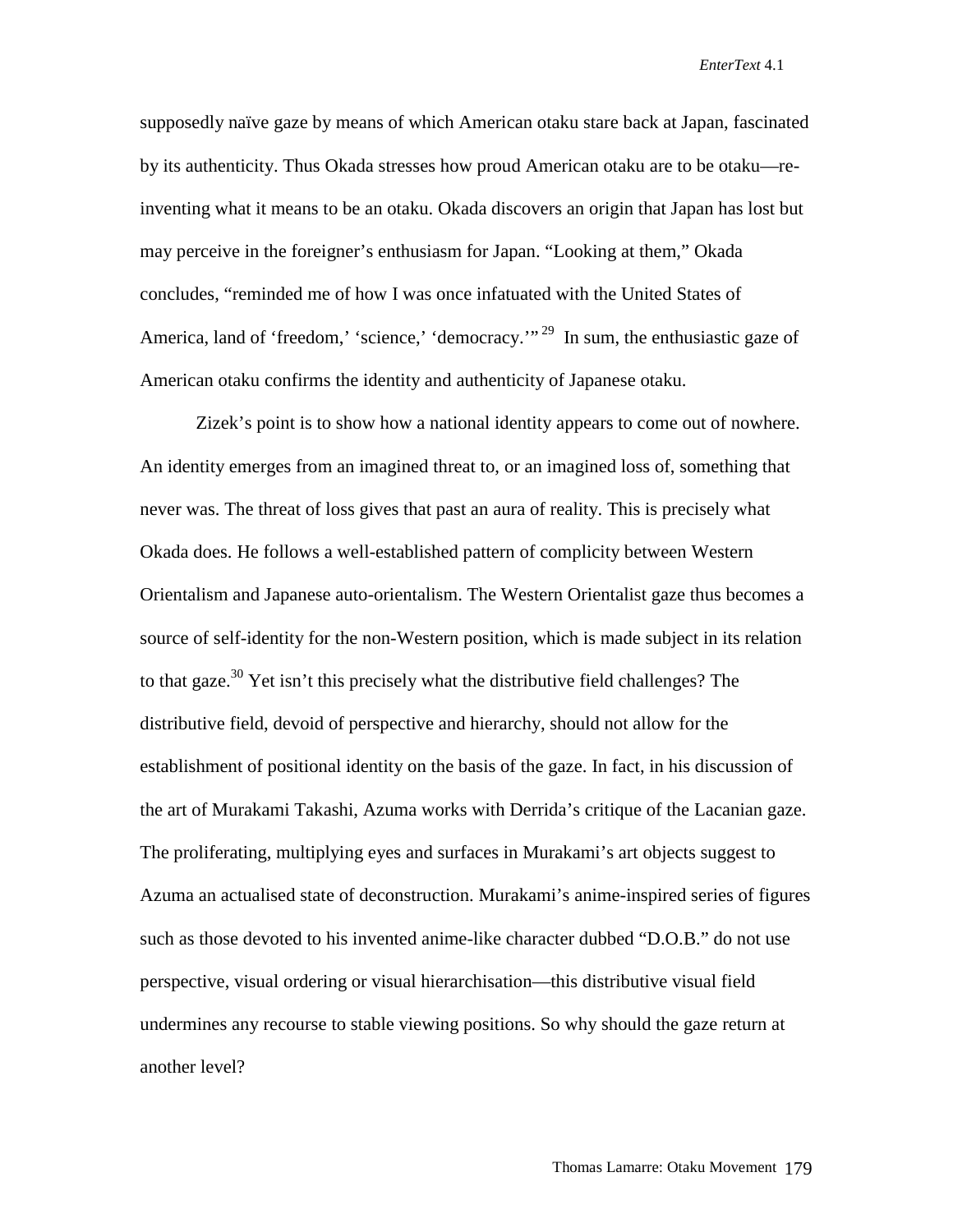Part of the problem is that Azuma sees in Murakami's art and in anime the arrival of the postmodern—via a complete rupture with the modern Western gaze. Unfortunately, by establishing such a historical and geopolitical rupture, Azuma recuperates the very gaze that he wishes to challenge.<sup>31</sup> Thus he speaks comfortably in terms that establish Japanese identity. Similarly, Murakami has recently begun to speak of his art to date as not really Japanese. He claims to have invented this new superflat lineage within Japanese art for the purposes of international recognition, which would allow him to return to Japan to pursue his real interests. Not only does he claim to manipulate the Western gaze but also he suggests that it is only possible to do so by recourse to something authentic. Thus the re-invention of anime becomes a re-invention of Japaneseness. Indeed, by the late 1990s, there were signs of a nostalgia movement in the anime industry—remakes of classic series such as *Astro Boy*, *Galaxy Express 999* and others, precisely those that the Gainax discourse sees as central to the definition of anime —in conjunction with the establishment of anime as national culture.

A similar movement is afoot in North America, in the academy. The field of Japan Studies has become enthralled with its new object, anime, which promises to refresh the study of Japan.<sup>32</sup> Anime draws students into the classroom in great numbers, where (ideally) the professor would then teach them about Japan society and history—via anime. Moreover, many of the introductory books on anime read it in terms of national identity or national allegory. In the words of one author, "anime is, after all, Japan talking directly to itself, reinforcing its cultural myths and preferred modes of behaviour."<sup>33</sup> Another commentator establishes that "the 'culture' to which anime belongs is at present a 'popular' or 'mass' culture in Japan, and in America it exists as a 'sub' culture."<sup>34</sup> In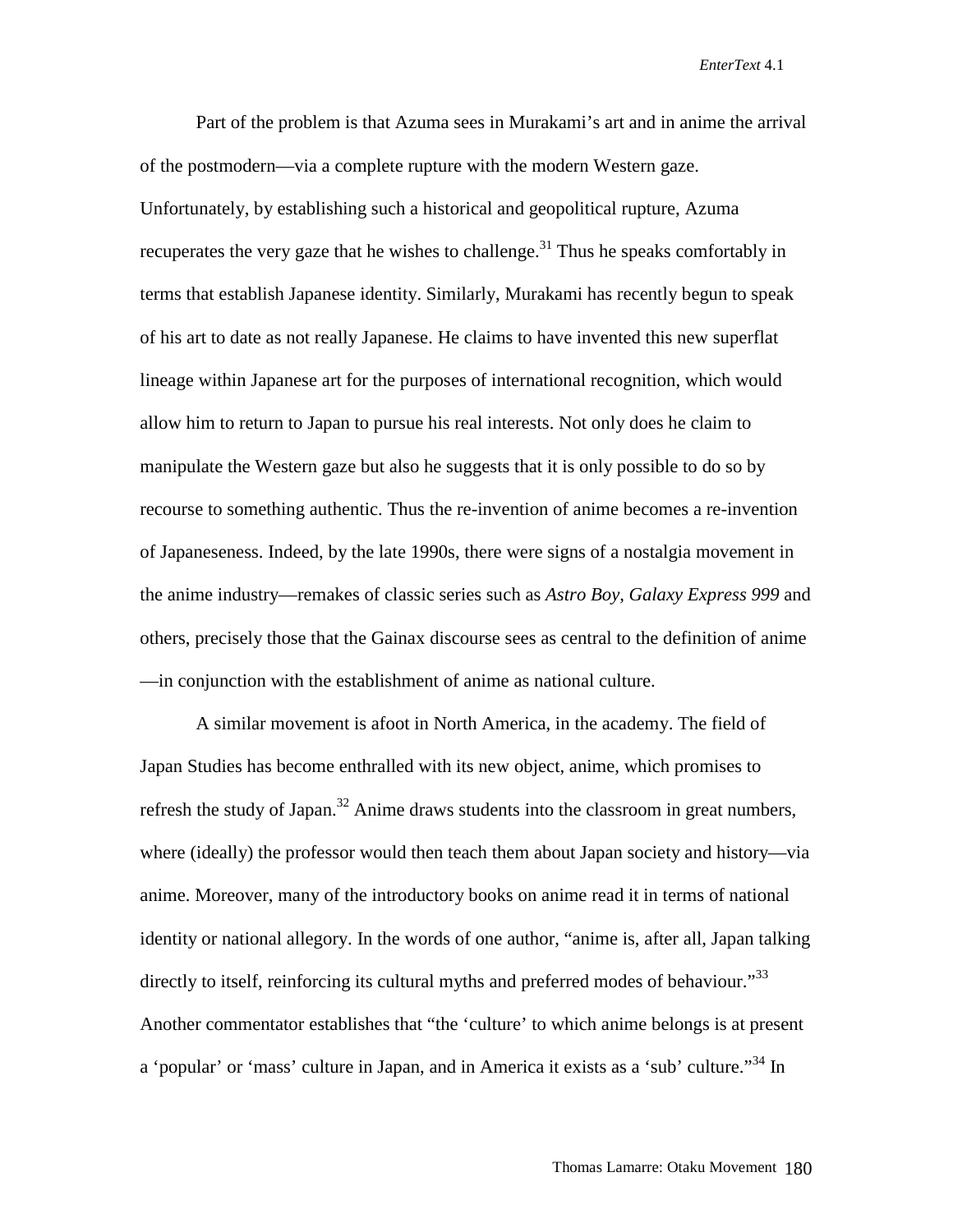other words, anime is often evoked to flatten difference. Anime is Japan, and any source of difference within anime is predictable difference within the nation (national allegory).

Analogously, university courses on Japanese animation in North America have tended to form a canon around animated films that lend themselves better to cultural hermeneutics, ones that have been distributed and acknowledged in international film festivals—the work of Miyazaki Hayao, Otomo Katsuhiro, Oshii Mamoru, Kon Satoshi and others. Yet they largely ignore the other circuits of Japanese animation with its unmanageable wealth of TV and OVA series, frequently with a daunting number of episodes. It is in the realm of TV and OVA anime—one branch of which the Gainax discourse styles as the true anime—that one must at least confront the differentiation of the mass culture into communities of taste, even if one may ultimately construe those differences as false. Although in the transnational context the Gainax discourse falls prey to the same tendency to resort to "anime = Japan," it does grapple with differentiation in the context of Japan.

If one takes seriously the Gainax discourse on otaku and anime, the challenge of anime lies in its refusal of the sort of cultural mediation that begins with fixed cultural identities. Which is to say, the distributive visual field cannot operate as a text that would allow fixed relations to others. In this field, relations to others would not conform to the received identities and positions. All the evidence points in this direction. For instance, the reception of anime in North America really does wreak havoc with the hierarchy of cultural expertise—with respect to translation, for instance. Fansubbers, that is, fan groups who produce their own subtitled versions of anime, often well in advance of the official market translations, are remarkably more industrious than university experts in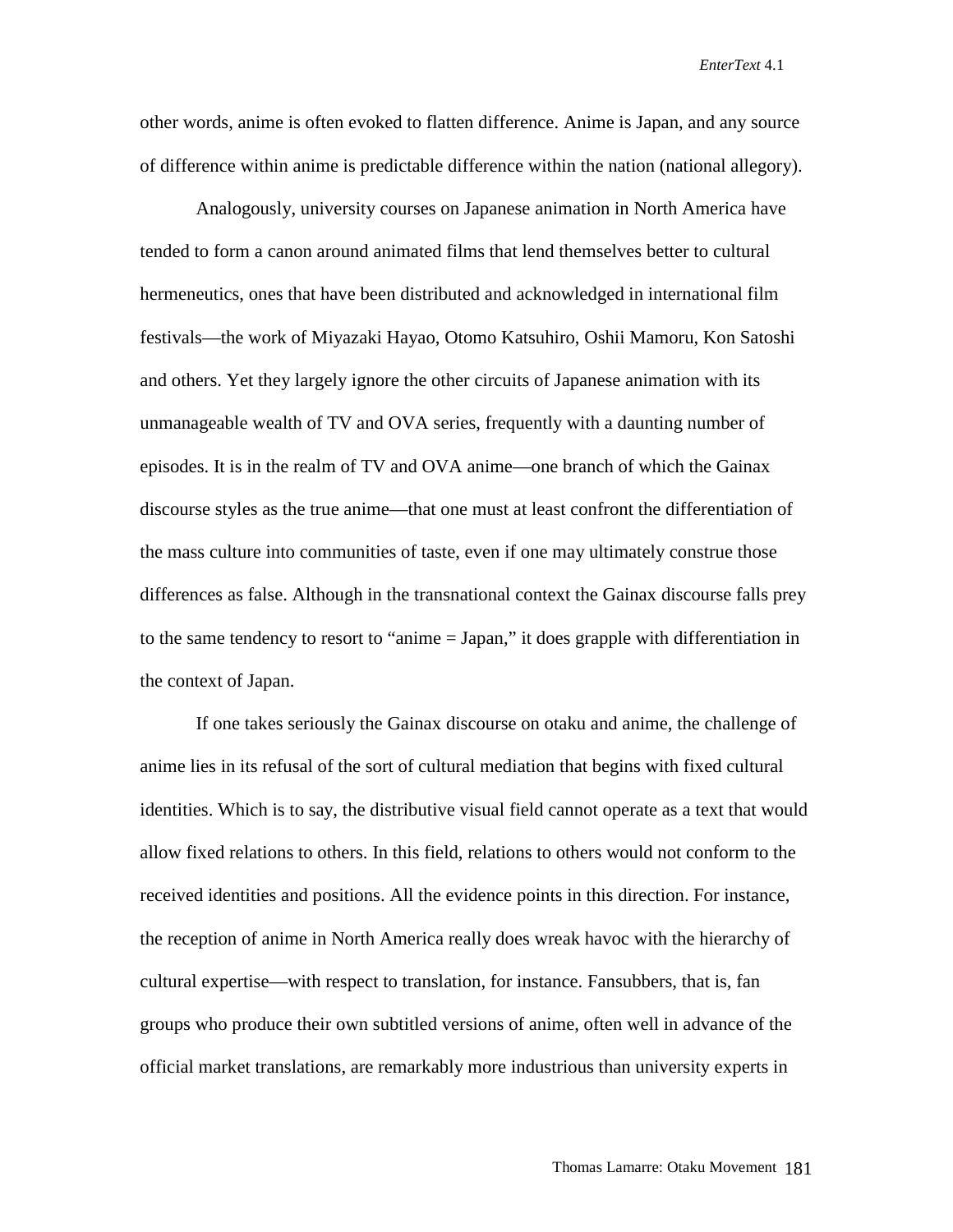terms of the scope and breadth of their activities in translating, introducing and promoting anime. In this simple way, the transnational otaku circuit potentially challenges the cultural hermeneutics and the complicit play of gazes that seem to dominate academic discussion of anime.

Needless to say, the transnational otaku knowledge of anime does not automatically escape the cultural hermeneutics that tends to govern the way in which Japan experts look at anime. As Okada points out, many non-Japanese otaku wish to learn Japanese precisely because they feel they are missing something available to Japanese viewers—and to cultural informants and experts. In other words, the Japanophile otaku confirms a loss in translation, allowing for cultural and linguistic expertise to fill the gap. Yet, if one takes seriously the notion of a distributive visual field, one would have to think the transnational movement of translation differently. If the anime image works as a media opening that lends itself to multiple media transformations, then the transformations of anime as it moves transnationally would have to be seen as part of the proliferation of its self-organising field. The appearance of similar attractors and co-operators outside Japan would come as no surprise. Is that not how the anime image is supposed to work? Anime may not be lost in translation but only opened. That is to say, it is less a matter of a loss of an original cultural meaning than a multiplication of meanings that were already implicit in or at least enabled by the layering of the original image. There is already a relation to American global culture in those images.

It is imperative to think about how anime, as mass culture or subculture or fan cult, produces difference, how it strives to mark an autonomous zone of anime activity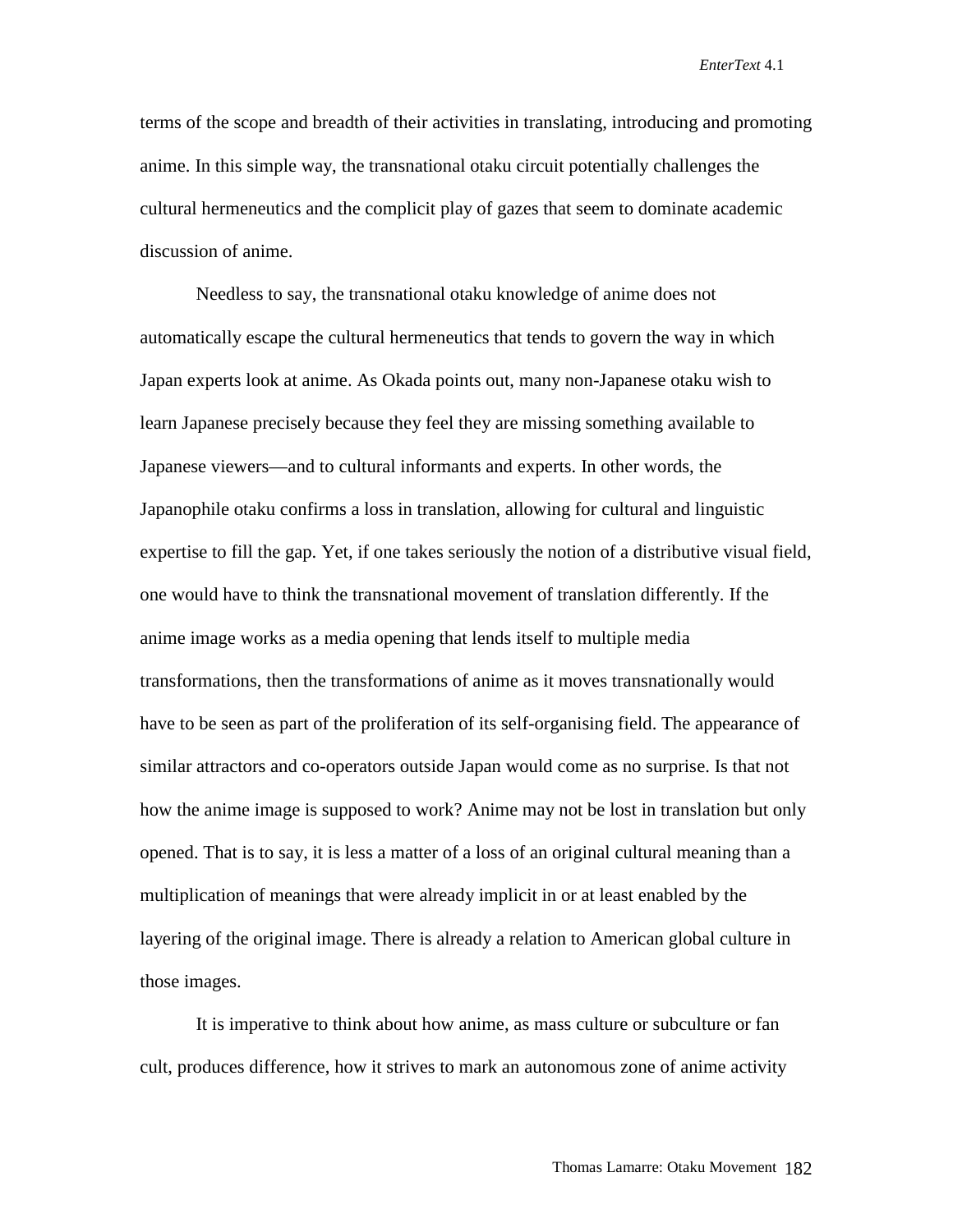distinctive from other activities and other entertainments. A theoretical shift is needed, in order to think these new modes of reception and new zones of autonomy without positing the fixed categories and social types in advance. The Gainax discourse begins to make such a theoretical shift. Crucial is its discovery, via the radical immanence of the distributive field, of the constituent power of anime—which opens the possibility of unmaking received patterns of socio-sexual development, knowledge production and labour. I have shown, of course, how the theoretical shift of the Gainax discourse falters and fails. Yet its failure should not be taken as a failure of the politics of immanence itself (even if such a politics does not run other risks).<sup>35</sup> The aim here is to push the theoretical and political consequences of the distributive field.

Whether in Japan or elsewhere, the otaku is, above all, networked and computerised. And the distributive layering of the anime image affords a multiplex interface with other media. Oddly, however, while the otaku is always in touch (with the computer), he or she is always out of touch (with the actual world). What does detachment mean in what looks more and more like a regime of all-connectedness? Paradoxically, the otaku lays bare the non-relation at the heart of the all-relatedness of information. Potentially then, being otaku means to assert the right to noncommunication at the very centre of the communications revolution, to inscribe refusal in the heart of work—which may involve a different sense of how one's labour pays off. Is the otaku relation to anime a refusal to work at the heart of new media and technologies? That otaku movement is already underway in global media transformations, and in realms of activity that are not thought of when otaku and anime are imagined in terms of fixed social or historical identities.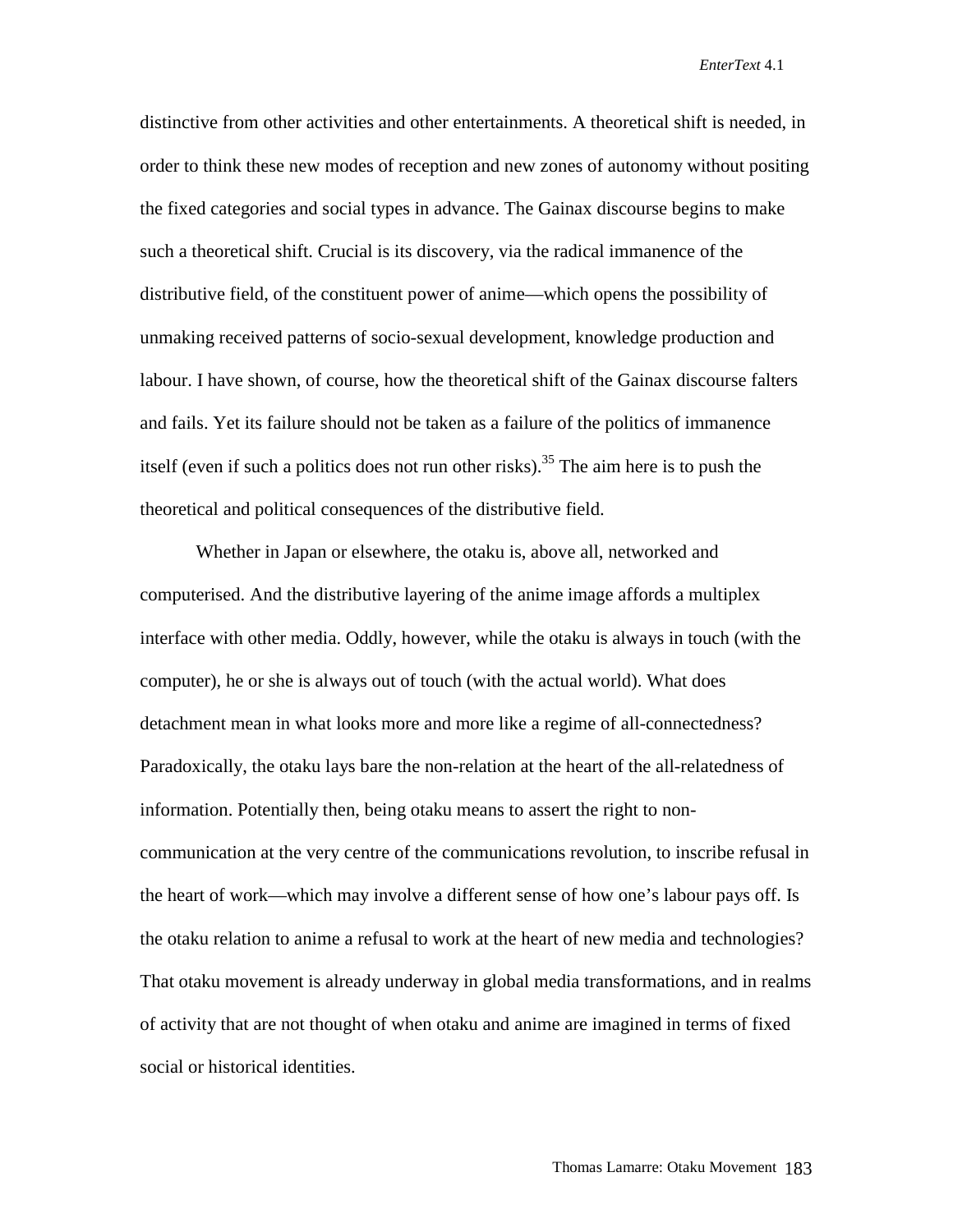**Notes**

 $\overline{a}$ 

#### Acknowledgements

<sup>1</sup> Joseph Tobin, "Conclusion: the Rise and Fall of the Pokémon Empire," in Joseph Tobin, ed., *Pikachu's Global Adventure: The Rise and Fall of Pokémon* (Durham, NC: Duke University Press, 2004), 269.

<sup>2</sup> Saya S. Shiraishi, "Japan's Soft Power: Doraemon Goes Overseas," in Peter J. Katzenstein and Saya S. Shiraisi, eds., *Network Power* (Ithaca, NY: Cornell University Press, 1997), 234-71.

<sup>3</sup> In *Difference and Repetition* (New York: Columbia University Press, 1994), Deleuze writes, "To begin with, what is this agent, this force which ensures communication? Thunderbolts explode between different intensities, but they are preceded by an invisible, imperceptible *dark precursor*, which determines their path in advance but in reverse, as though intagliated" (119).

4 Tobin, 270.

5 Tobin, 280-81.

6 John Kraniauskas, "Empire, or Multitude: Transnational Negri" (*Radical Philosophy* 103, 2000), 29-39.

7 Ernesto Laclau, "The Immanence of *Empire*," in Paul A. Passavant and Jodi Dean, eds., *Empire's New Clothes: Reading Hardt and Negri* (New York: Routledge, 2004), 21.

<sup>8</sup> See, for instance, Murakami's lecture at the Royal Institution in London, at

http://www.royalacademy.org.uk/?lid=831

9 See Murakami Takashi, *Superflat* (Tokyo: MADRA, 2000). For a more recent statement, see, for instance, Azuma's discussion, 'Superflat Japanese Postmodernity," at

http://www.hirokiazuma.com/en/texts/superflat\_en2.html

 $10$  A consideration of the institutional dimension of this discourse would have to begin with the perception of otaku as criminals or outlaws. For instance, after the arrest of serial infant killer Miyazaki Tsutomu in 1989, camera crews and reports exploring his home discovered collections of girls' manga and books of analysis of girls' culture (including those of Ootsuka Eiji). See Sharon Kinsella, *Adult Manga: Culture and Power in Contemporary Japanese Society* (Honolulu, HI: University of Hawaii Press, 2000), 126-28. This association of anime with criminality led to a widespread discussion of the dangers of manga and anime, and of the perversity of otaku—actually, a media panic. It is in such panic that one senses the formation of a discourse, in the modes of scrutiny and regulation that begin to define the boundaries of the otaku world. Of course, the Gainax discourse does not intend to shore up institutionalised forms of scrutiny and regulation, yet, in calling attention to the grey zones of anime cult fandom, it calls attention to sites for

I would like to thank Ken Dean, Brett de Bary, Anne McKnight, Sharon Kinsella and Livia Monnet for their insightful comments which contributed greatly to this essay. I would also like to acknowledge funding from SSHRC as well as McGill University.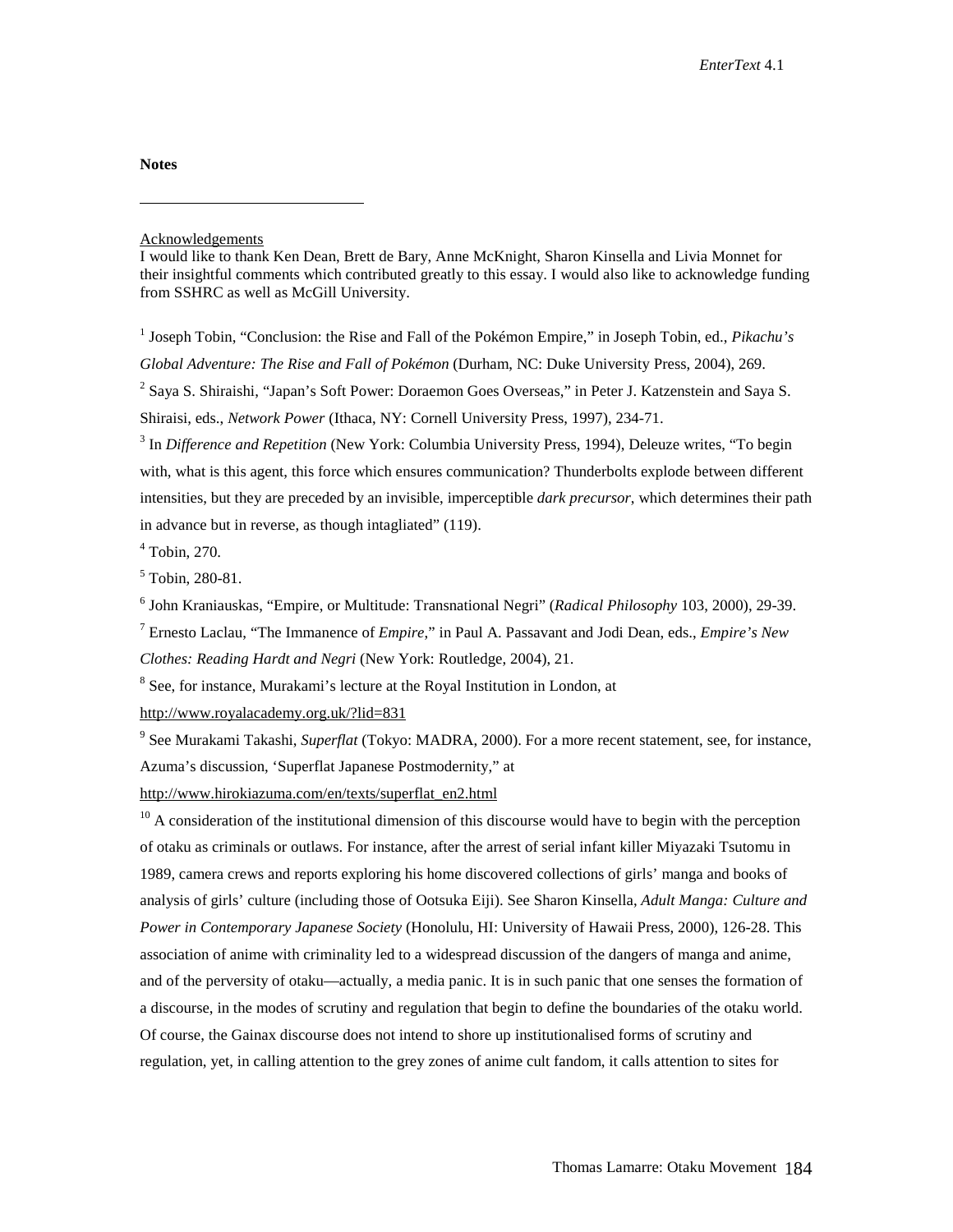observation. Exploration of such a discursive construction would surely have to address the regulations of the internet in relation to prior attempts to police circulation.

11 Murakami Takashi, *Superflat* (Tokyo: MADRA, 2000).

<sup>12</sup> The lineage of  $d\delta$ *iinshi* or amateur manga artists, whose works are most visible at the yearly Comiket (comic market), is crucial to the definition of the anime image. It was the work of women artists writing girls' manga that caught the attention of many a budding otaku—laying the basis for the Lolita complex (*rorikon*) manga for men, whose images intersect with the model kits and anime heroines more generally.  $13$  The question of movement within the image (internal montage or the multiplanar image) seems to me particularly important, especially in relation to narrative movement. I have discussed this in "From animation to anime" (*Japan Forum* 14.2, 2002). The turn to distributive image in these commentators at once raises and ignores the issue of movement within the image. For they tend to ignore the relation of movement within the image to the movement between images, and thus to narrative. Azuma, for instance, opposes "narrative" to "database." Yet what is needed is a better approach to narrative. In this context, perversion emerges as a quasi-narrative movement by default.

14 Francisco Varela, Evan Thompson and Eleanor Rosch, *The Embodied Mind: Cognitive Science and Human Experience* (Cambridge, MA: MIT Press, 1993), 86-96. The discussion in this book is especially appropriate insofar as Varela *et al*. wish to present an alternative way of thinking the self, as an emergent property, and in relation to Buddhism.

15 In addition to his work on the *Galaxy Express 999* movies, Kanada Yoshinori worked as key animation supervisor for a number of Miyazaki Hayao's films: *Tenkû shiro no Raputa* (Castle in the Sky, 1986), *Majo no takkûbin* (1989), *Tonari no Totoro* (1988), and *Mononoke hime* (1997), as well as the *Fushigi yûgi* TV series (1975). It is interesting to consider how Kanada, the paradigm of anime aesthetics for Murakami and others, impacts such allegedly non-anime films as Miyazaki's.

<sup>16</sup> As a moment of pure affect, this collapse in distance between viewer and image recalls discussions of the close-up in film theory of the 1910s and 1920s. Indeed, discussions of anime as new media often echo or repeat discussions of cinema as new media. At stake is grappling with the relation between new material conditions and new forms of experience. With the film image, early theorists often stressed how it seemed to exceed its frame and move out of the theatres into streets—sometimes with terrifying results.

17Morikawa Kaichirô, *Moeru toshi Akihabara: shuto no tanjô* [Learning from Akihabara: The Birth of a personapolis] (Tokyo: Gentosha, 2003).

 $18$  Gilles Deleuze and Félix Guattari write, "Only microfascism provides an answer to the global question: Why does desire desire its own repression, how can it desire its own repression?" in *A Thousand Plateaus*, trans. Brian Massumi (Minneapolis: University of Minnesota Press, 1987), 215.

19 Okada Toshio applies Ootsuka Eiji's take on consumption in the Edo period from *Monogatari shôhiron: "bikkuriman" no shinwa* (Tokyo: Shinyôsha, 1989) in his account of otaku in *Otakugaku nyûmon*. See Marc Steinberg, "Otaku Consumption, Superflat and the Return to Edo" (*Japan Forum* 16.3, 2004).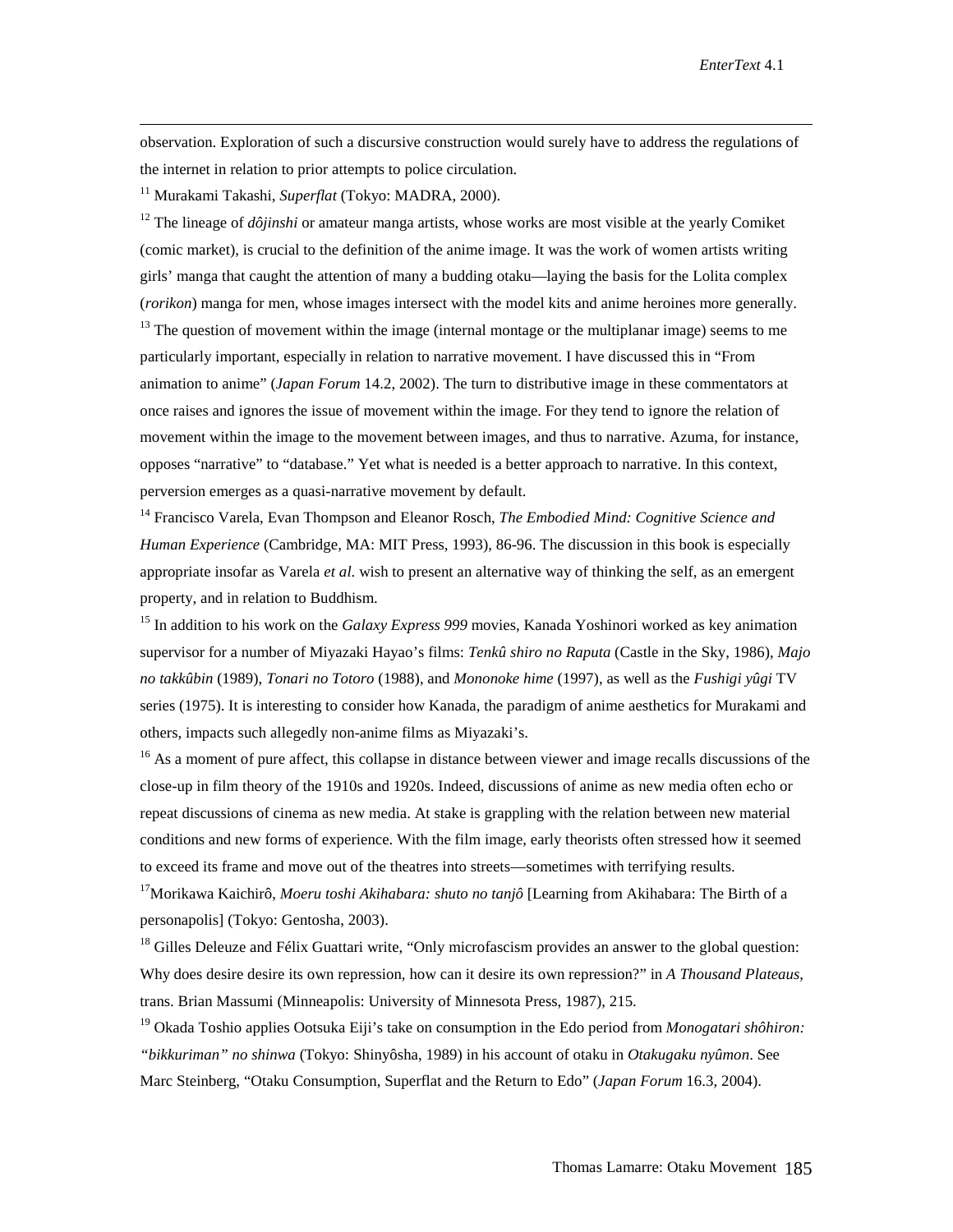$20$  The liner notes to the English video release (available on line) do a fine job tracing the references, imparting a good sense of this information-dense field.

<sup>21</sup> Gilles Deleuze, "Postscript on Control Societies," in *Negotiations*, trans. Martin Joughin (New York: Columbia University Press, 1995).

22 Mario Tronti, "The Strategy of Refusal," in *Italy: Autonomia, Post-Political Politics* (New York: *Semiotext(e),* III.3, 1980, ed. Sylvère Lotringer and Christian Marazzi), 29-30.

23 Kraniauskas, 33

24 I am thinking here of Foucault's later work, particularly the third volume in his *The History of Sexuality*, *The Care of the Self* (New York: Pantheon, 1986), in which Foucault tries to determine how the subject enters into relation with the truth. While Foucault's work builds directly on the Western tradition (and the Nietzschean idea that the first episode of the history of truth begins with Platonism), I would like to suggest, without pressing the point as an analogy, that such problems also arise in the context of Japan and China, in the history of Neoconfucianism, Buddhism and the relation of the subject to self and truth. In this context, by discussing such a care of the self in the context of cult fans, I do not mean to imply some atavistic continuity between premodern and modern or postmodern subjective formations. Rather, I wish to draw out a tension implicit in subject formation as Foucault imagined it, to which the later works are sensitive. One of the best accounts of Foucault's later work appears in Béatrice Han, *Foucault's Critical Project: Between the Transcendental and the Historical* (Stanford, CA: Stanford University Press, 2002), which I draw on here.

<sup>25</sup> The work (or power) of humour should not be readily debunked, denounced as complicity, or otherwise given away, however seriously one wishes to take it.

 $26$  Theodor Adorno, "On the fetish character in music and the regression of listening," in J. M. Bernstein, ed., *The Culture Industry: Selected Essays on Mass Culture* (London: Routledge, 1991), 40.

27 Matt Hills, *Fan Cultures* (London: Routledge, 2002), x. Hills rules out intensity and opts for "duration" as the factor of greatest importance, but his duration, if given a somewhat Bergsonian twist, is not far from my sense of the importance of intensity.

28 Slavoj Zizek, "Eastern Europe's Republics of Gilead" (*New Left Review* 183, 1990).

29 Okada Toshio, "Nihon ni aisuru beikoku no otaku" (*Aera*, 2 October 1995), 43-44. The essay appears on his website: Otaking Spaceport. An English translation (Kevin Leahy) also appears on the web (from *The Rose* #47), entitled "Anime Culture Is Way Cool! America's Japanophile Otaku."

 $30$  As Koichi Iwabuchi points out, this process of Japanese identity formation usually excludes or abjects

"Asia," which is in fact one of the most important markets for anime. See *Recentring globalization:* 

*Popular Culture and Japanese Transnationalism* (Durham, NC: Duke University Press, 2002).

 $31$  In his recent work, Azuma is adamant that this "superflat Japanese postmodernity" is always already hybrid. He writes, "any nostalgic return towards its traditional, original, or 'pure' Japaneseness seems a fake," and "it is the otaku culture that reflects most clearly this mixed, hybrid, bastardized condition; that is, the paradox that we cannot find any Japaneseness without post-war American pop culture." See "Superflat